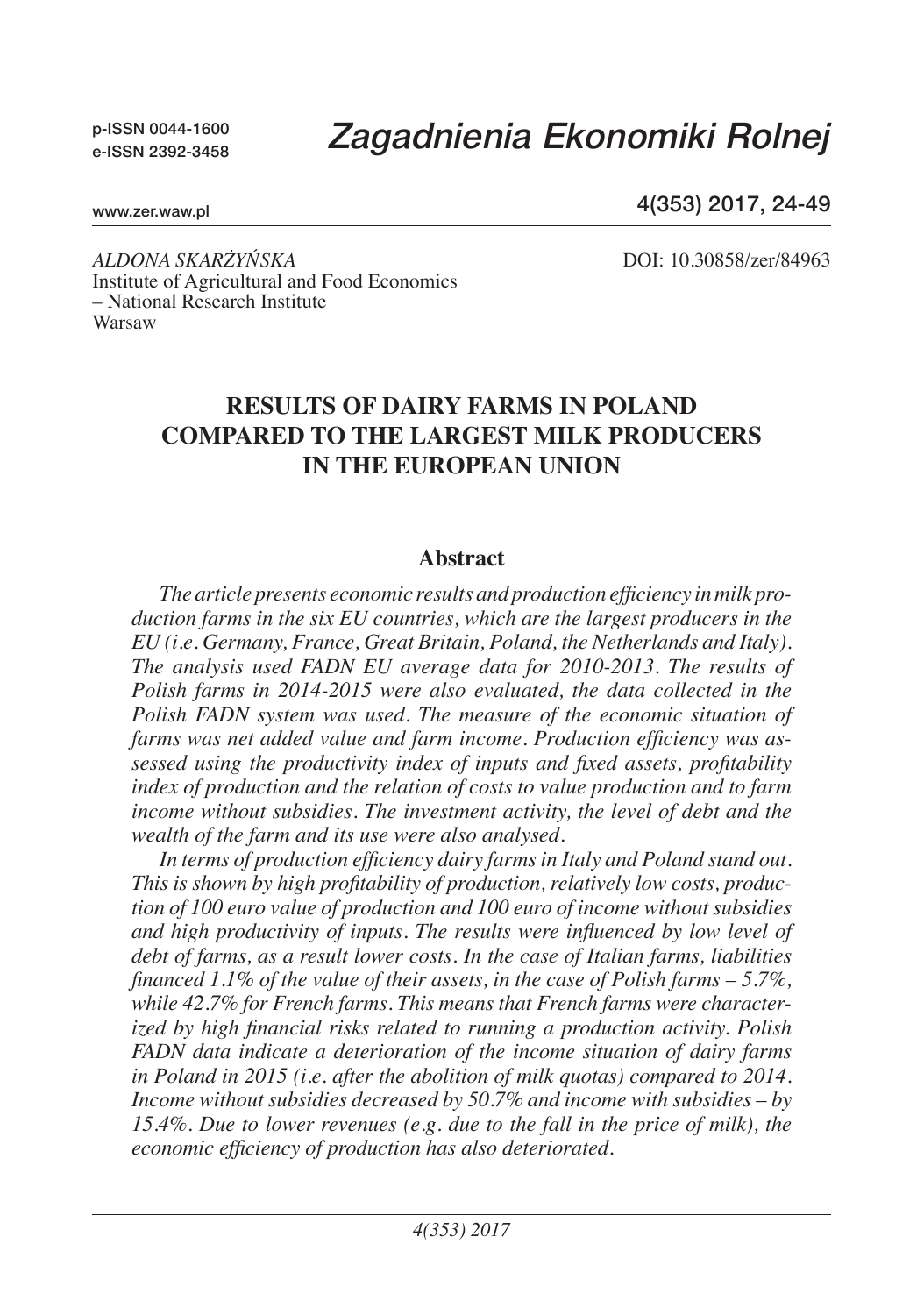**Keywords:** milk production, dairy farms, farm income, subsidies, production efficiency, parity income.

**JEL codes:** D33, Q12, Q14.

#### **Introduction**

In Poland, the share of cow's milk in the commodity structure of agricultural production is the largest, in 2015 it was 16.5%, while in the livestock commodity production  $-28.1\%$  (GUS, 2016). For many farms, the milk production is the most important source of income, and the situation and development potential of these farms affect the whole of agriculture. In Poland, for many years we have observed the processes of concentration and intensification of the milk production. The number of farms keeping cows and the number of cows decrease, and the increase in the milk production is associated with the increased milk yield of cows.

The dairy sector is also an important sector in the European Union (EU). Major milk producers are Germany, France, Great Britain, Poland, the Netherlands and Italy, which together produce nearly 70% of milk produced in the EU. In 2014, the milk production in the EU was 159.8 million tonnes, of which milk produced in the EU-15 countries<sup>1</sup> amounted to  $82\%$  and in the EU-N13 countries<sup>2</sup> – 18%. The largest share of the EU milk production is that of Germany – about 20%. The milk production volume in the EU is very diverse, there are many countries in which it does not exceed 1 million tonnes and those such as Germany or France, where the production in 2014 was about 32 and 26 million tonnes, respectively (European Commission, 2017). Therefore, in the EU only several countries with the high production potential have a decisive influence on the market situation. The largest milk producers are mostly the countries belonging to the EU-15. Among the countries that joined the EU after 2004 (EU-N13), only Poland is included in this group. In the EU milk production, Poland is ranked fourth, with the share of more than 8%.

According to the data of the European Commission (European Commission, 2016), in 2013 in the EU-15 one farm had, on average, 55 dairy cows with the milk yield of  $7.264 \text{ kg/cow}$ , while in the EU-N13 – only 9 cows with the milk yield of 5,036 kg/cow. Therefore, the milk production volume per farm, on average, in the EU-15 countries was 8.7 times higher (401 in relation to 46 tonnes). This data indicates a wide variety of dairy farms in the EU-28.

<sup>1</sup> EU-15 – the countries which formed the EU before the accession of new members in 2004. They are: Austria, Belgium, Denmark, Finland, France, Greece, Spain, the Netherlands, Ireland, Luxembourg, Germany, Portugal, Sweden, Great Britain, Italy.

<sup>&</sup>lt;sup>2</sup> EU-N13 – the countries which joined the EU in 2004 and in the following years. They are: Bulgaria, Croatia, Cyprus, the Czech Republic, Estonia, Lithuania, Latvia, Malta, Poland, Romania, Slovakia, Slovenia, Hungary.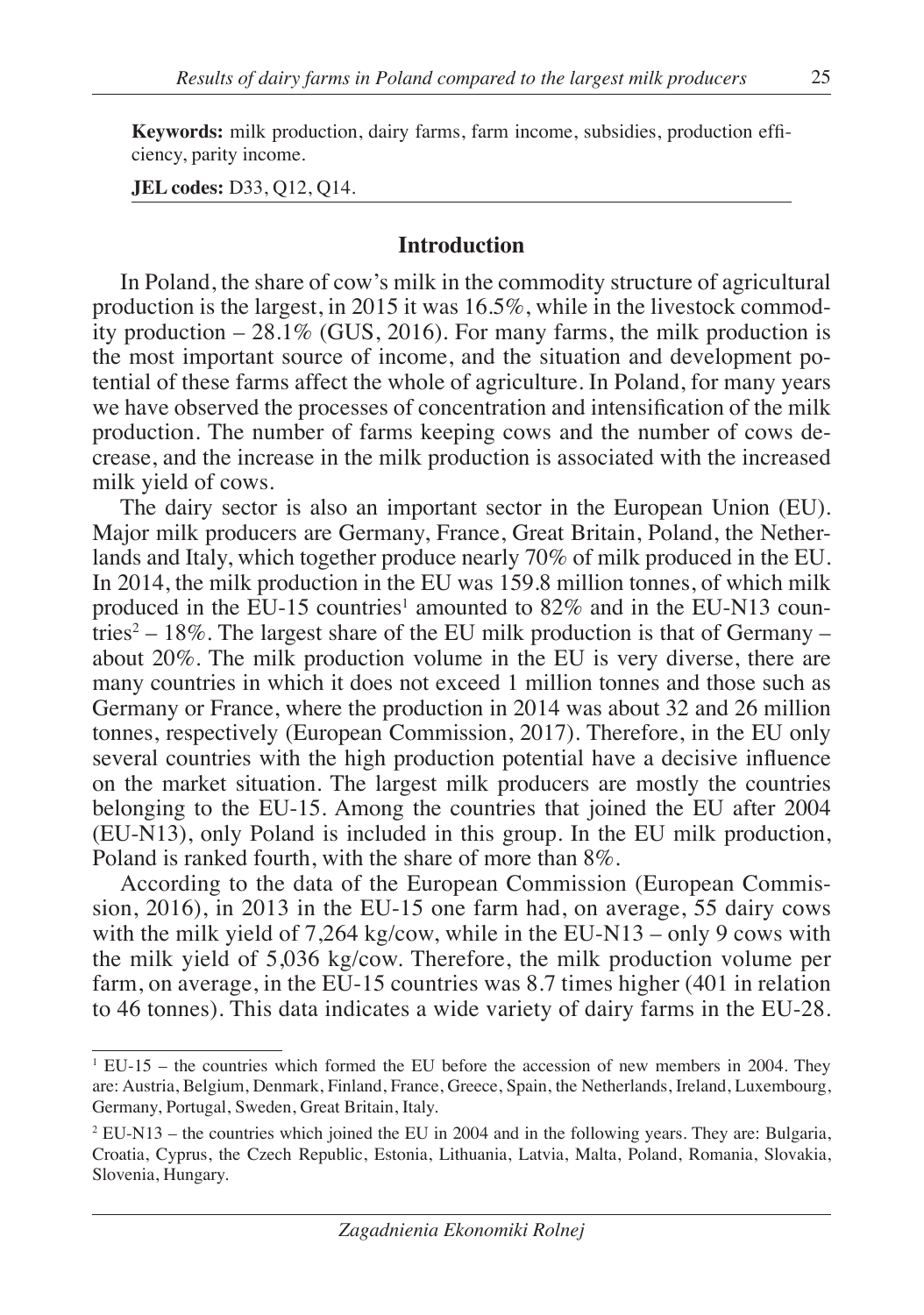These differences are underpinned by the natural potential of farms, but of importance is also the social, economic and regulatory context. It is mostly about the different policy of the Member States as regards management of milk quotas, which in the past could have an impact on the level of the restructuring of the countries.

The development of the milk production in recent years has been associated with the increased milk yield of cows. Probable is further "industrialisation" in the dairy sector. The development of animal genetics and improvement of the way of their nutrition may result in an increase in the milk production from 2 to 3% per cow a year (Von Keyserlingk, Rushen, de Passille and Weary, 2009). From the information published by the EC (European Commission, 2015) it results that in the next few years (until 2025) we should expect the increased milk yield of cows, but these changes will have a different intensity in the EU-15 and EU-N13 countries. The number of cows will likely decrease, however, this does not reduce the milk production in the EU. Just the opposite, its volume will continue to increase due to higher milk yield of cows.

## **Objective of the studies, data sources and methodology**

The objective of the studies was to assess the economic results and efficiency of production on the farms focused on the milk production in Poland when compared to the similar farms in the selected European Union countries. Those studies were complemented by an assessment of the income situation of the Polish farms after the abolition of milk quotas.

The subject of the studies were the farms specialising in dairy cattle (type TF 14) in six countries, which are the largest milk producers in the EU, i.e. Germany, France, Great Britain, Poland, the Netherlands and Italy. Analysis used the most up-to-date data available at the time of analyses, i.e. for 2010-2013, collected and processed in the EU FADN system (*Farm Accountancy...*, 2017). The selection criterion for those countries was the annual milk production exceeding 10 million tonnes (Fig. 1).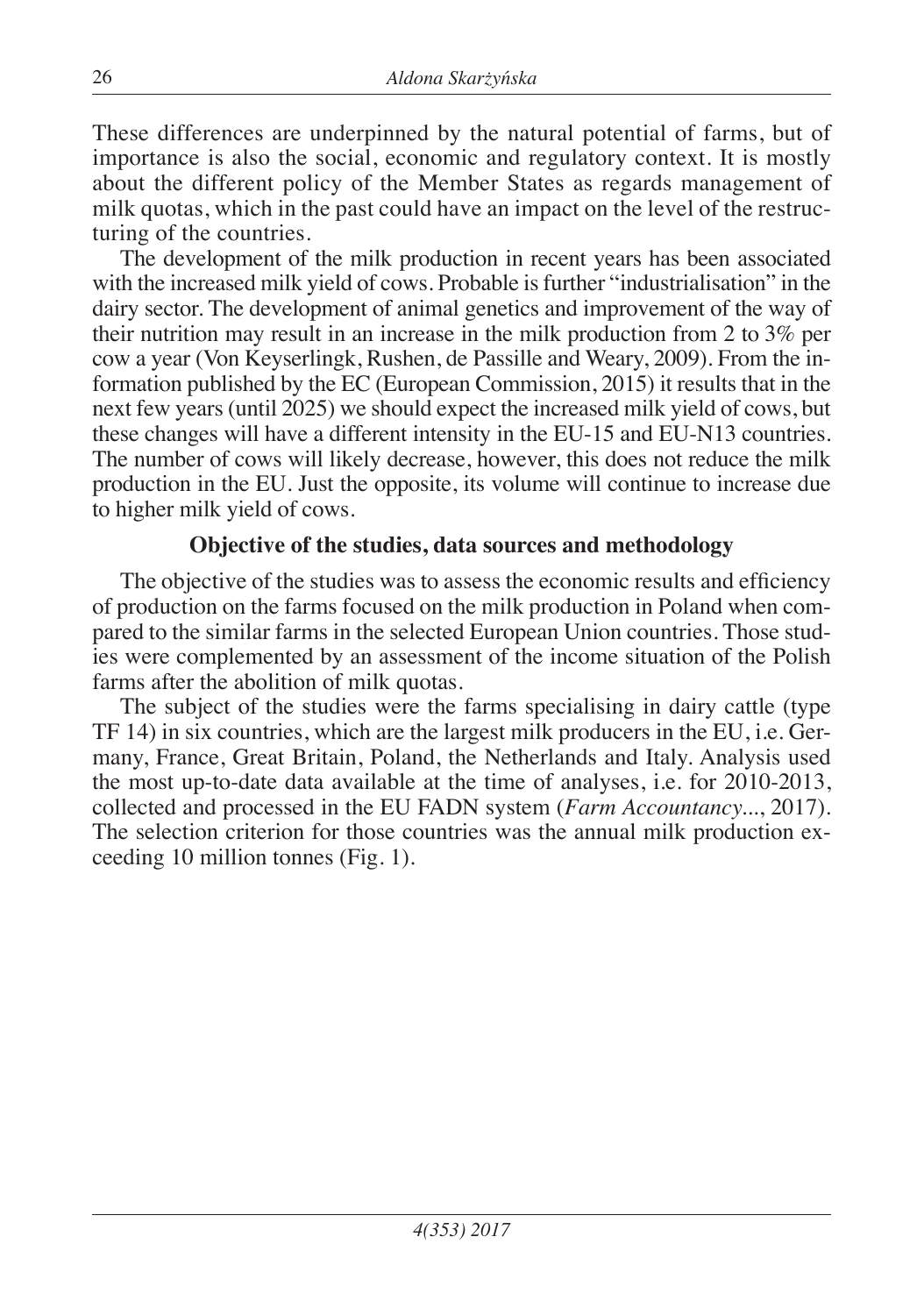

*Fig. 1.* Production of cow's milk in the EU countries, on average, in the years 2010-2013. Source: own study based on the European Commission (2017).

The results of the farms in a tabular form were presented on average in the adopted study period (2010-2013). The studies used a horizontal analysis, comparing the parameters describing the farms in individual countries. Analysis covered the production potential, i.e. utilised agricultural area (UAA), labour resources expressed by the number of full-time employees  $(AWU3)$  and total assets<sup>4</sup>. The structure of fixed assets and production organisation on the farms were also

<sup>3</sup> Total labour input (AWU) – total labour input as part of the farm's operating activity (in Poland, it is 2,120 hours), expressed in work units, i.e. full-time employees (Floriańczyk, Mańko, Osuch and Płonka, 2014).

<sup>4</sup> Farm assets (means of production) are divided into fixed and current assets. Fixed assets include: agricultural land, permanent crops and production quotas, farm buildings and their permanent equipment, machinery, equipment and means of transport and female animals from the breeding stock. Current assets include: value of all production animals (except for the animals from the breeding stock), stocks of agricultural products, value of standing crops, shares of the farm in agricultural units, short-term receivables and cash in hand and on a bank account in an amount necessary for the current functioning of the farm (Floriańczyk, Mańko, Osuch and Płonka, 2014).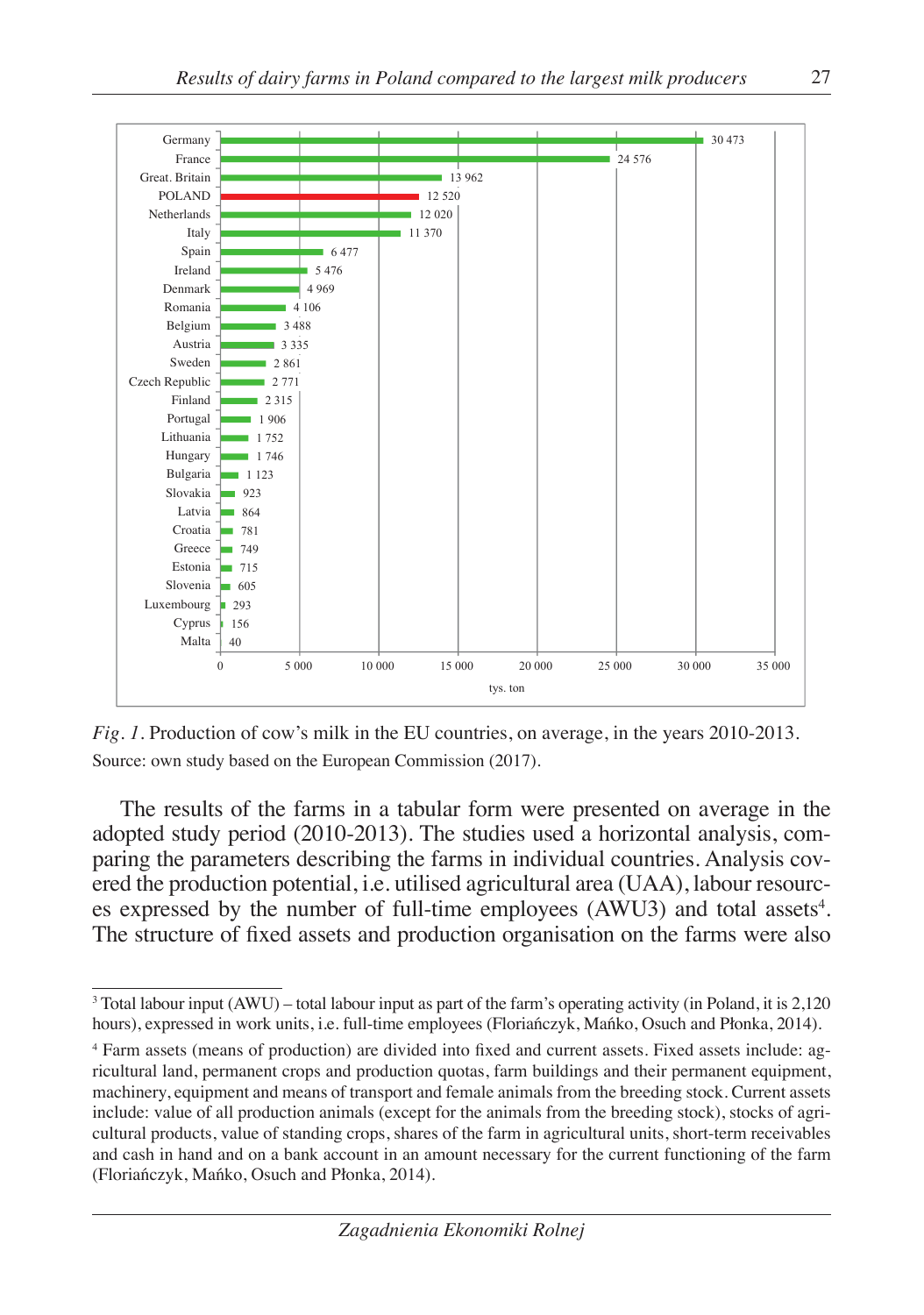examined. For the assessment of the economic situation of the farms, net value added and farm income were used. Net value added is a useful category to analyse the economic results in a situation of different structure of ownership of production factors on the farms (Goraj and Mańko, 2004). The assessment covered the economic land and labour productivity, expressed in the studies as net value added per, respectively, 1 ha of utilised agricultural area and 1 AWU. Net value added was reduced by subsidies to the farm's operating activity. The rationale was to examine the economic impact of the production processes and the efficiency of using production factors without the impact of external support. An indicator of the assessment of the results was also farm income, but the studies also covered the production value and costs. Due to significant differences in employment of farmer's family members, analysis covered the income value per 1 family member fully employed full-time  $(FWU)^5$ . The production efficiency was assessed using:

- production profitability index (ratio of farm income without subsidies<sup>6</sup> to production value<sup>7</sup>),
- ratio of total costs<sup>8</sup> to the production value (total costs of producing EUR  $100$ of production),
- ratio of total costs to farm income without subsidies (total costs of achieving EUR 100 of farm income without subsidies),
- current assets productivity index (ratio of production value to intermediate consumption),
- fixed capital input productivity index (ratio of the production value to depreciation of fixed assets).

The productivity indices express the farm efficiency in transforming inputs of production factors into outputs. In addition, they reflect both the technical and economic aspect of the economic activity (Coelli, Prasada Rao, O'Donnell and Battese, 2005). On the farms, the productivity assessment and analysis is a an efficient management tool and, in particular, it allows to assess the results achieved by the farm when compared to other entities, particularly with the same line of production. Based on literature, it can be concluded that there is no one universal

<sup>&</sup>lt;sup>5</sup> Unpaid labour input (FWU) – labour input within the farm's operating activity of unpaid persons, mainly family members, expressed in work units, i.e. fully employed family members (Floriańczyk, Mańko, Osuch and Płonka, 2014).

<sup>6</sup> Family farm income less subsidies to operating activity.

<sup>7</sup> Total production value includes the value of crop, livestock and other production expressed in market prices (Floriańczyk, Mańko, Osuch and Płonka, 2014).

<sup>8</sup> Total costs inclue: direct costs (of crop, livestock and other production) and indirect costs. Indirect costs include: overheads (e.g. cost of current maintenance of the buildings and machinery, energy, services, transport insurance and other, depreciation of fixed assets and cost of external factors (remuneration of paid workers, rents for rented land and buildings, and interest on liabilities). The total of direct costs and overheads related to the operating activity (but not recognised as direct costs of operating activity) is called intermediate consumption. According to the FADN system, taxes related to the functioning of the farms are not included in total costs (Floriańczyk, Mańko, Osuch and Płonka, 2014).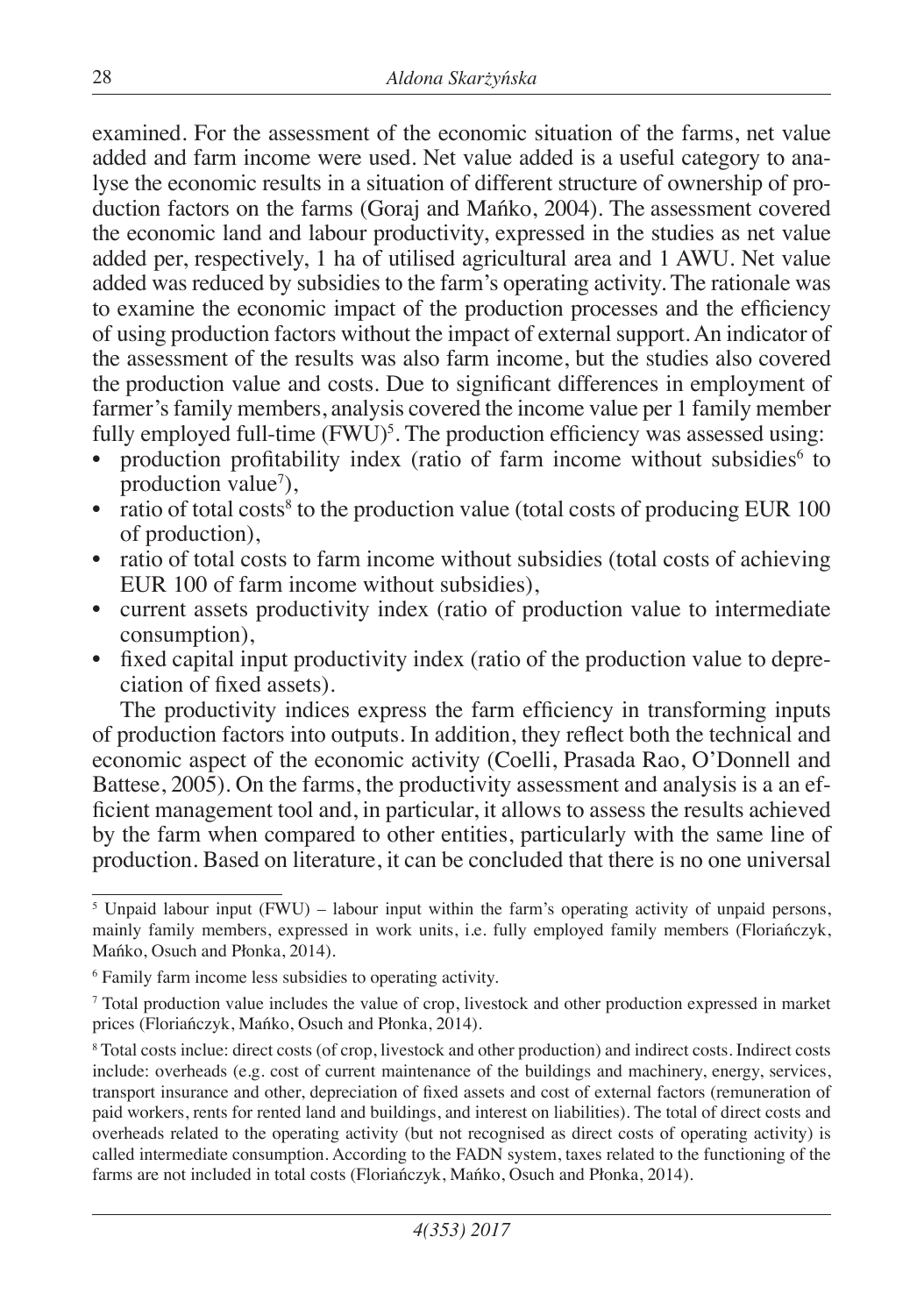indicator of productivity. Sets of productivity indices proposed by various authors are different (Morse, 1994; Lis (ed.), 1999; Coelli, Prasada Rao, O'Donnell and Battese, 2005; Poczta, Średzińska and Pawlak, 2008; Kosieradzka, 2012). The most commonly analysed are partial productivity indices, describing the use of individual types of resources. The studies – using the variables available in the EU FADN database – used the indices illustrating the productivity of current inputs (measured by the value of intermediate consumption) and fixed capital (measured by the value depreciation of fixed assets). The assessment also included dependence of the farms on subsidies to the operating activity. Therefore, the impact of the CAP on the economic effects of the farms was determined.

Bearing in mind the assessment of the situation of the analysed farms and determination of the prospects for their functioning in the future, analysis covered the investment activity, assets of the farms and their use as well as the debt level. The studies used the following indices:

| Reproduction rate of<br>fixed assets $(\% )$ | net investments<br><i>fixed assets</i>        | <i>x</i> 100 | (1) |
|----------------------------------------------|-----------------------------------------------|--------------|-----|
| Farm debt<br>level $(\% )$                   | total liabilities<br><i>fixed assets</i>      | <i>x</i> 100 | (2) |
| Debt structure<br>index $(\% )$              | long-term liabilities<br>total liabilities    | <i>x</i> 100 | (3) |
| Asset <i>immobilisation</i><br>ratio (times) | fixed assets (without land)<br>current assets |              | (4) |

**The reproduction rate of fixed assets** is reflected by the ratio (in percentage terms) of net investment<sup>9</sup> to fixed assets. This index shows the degree of replacement of owned assets. Therefore, it informs whether in the farms there is simple, expanded or reduced reproduction $10$ . If the value of the index ranges from -1.0 to 1.0%, then the analysed entities are characterised by simple reproduction, if it is above  $1.0\%$  – by expanded reproduction, and when it is below -1.0% – by reduced reproduction (Józwiak, 2003).

<sup>9</sup> Net investments is the value of gross investments less depreciation (calculated for the fiscal year). Gross investments is the value of purchased and produced fixed assets in the given fiscal year, reduced by the value of assets which were sold and provided free of charge, and then increased by the difference in the value of the breeding stock ( Floriańczyk, Mańko, Osuch and Płonka, 2014).

<sup>&</sup>lt;sup>10</sup> In the case of simple reproduction, only this part of fixed assets is replaced which was consumed during the production cycle, this means that gross investment (excluding the cost of purchase of land) shall cover only depreciation. In the case of expanded reproduction, investments cover depreciation, and increase the resources of fixed assets on the farm. On the other hand, in the case of reduced reproduction, fixed assets consumed in the production process are not completely replaced (*Encyclopedia...,* 1984).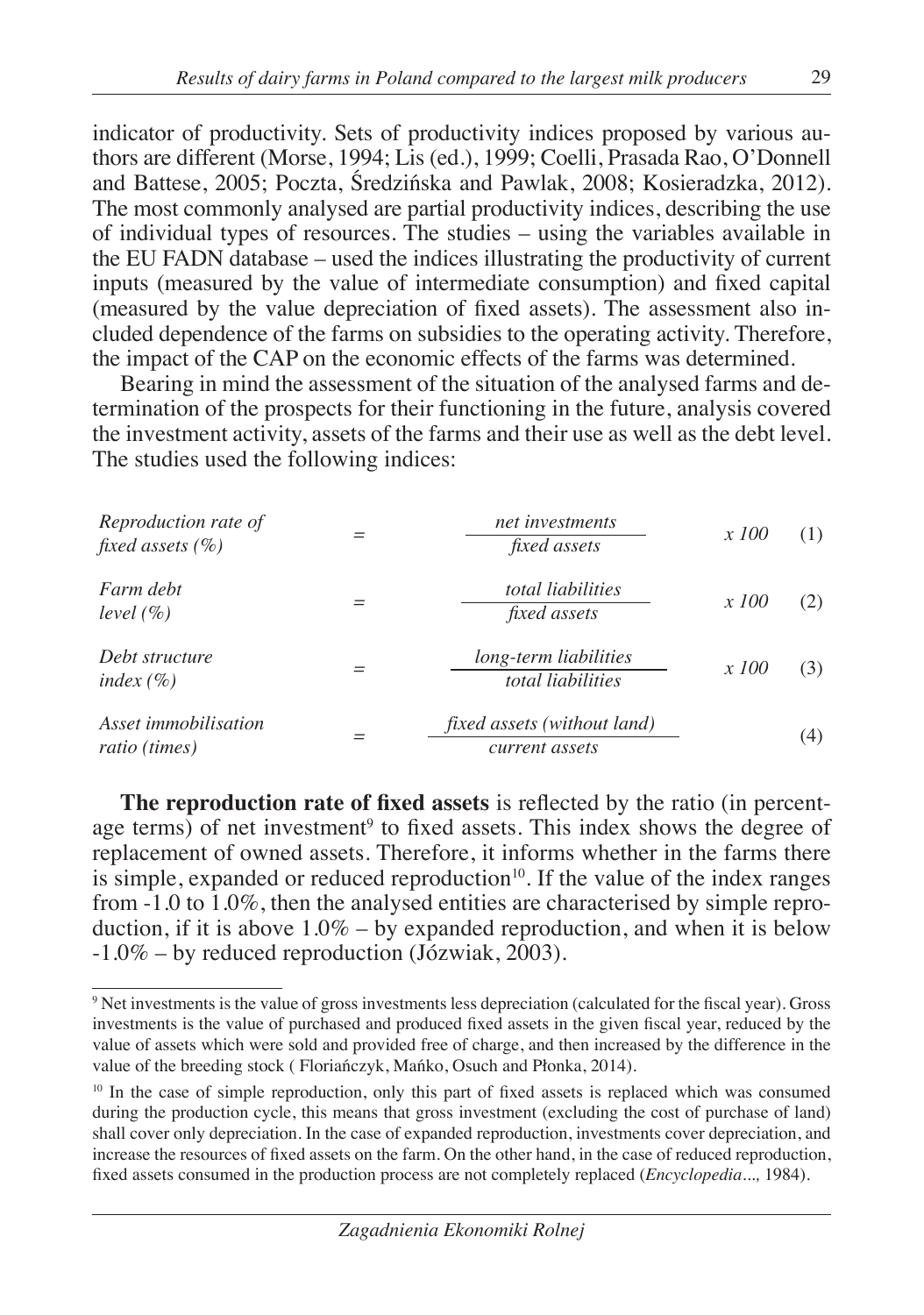**The farm debt level** shows what part of the value of farms' assets accounts for liabilities, therefore, it points to the financial risk related to the production activity. The higher is the value of this index, the higher is the financial risk. On individual farms, the value of this index should not exceed 50% (Goraj and Kulawik, 1995; Zieliński, 2009).

**The debt structure index** expresses the percentage share of the value of long-term liabilities in total liabilities. The higher value of this index means the greater financial stability of the farms (Nowak, 2008).

**The asset immobilisation ratio** reflects the level of immobilising resources involved in the farm's production activity. The higher is the value of this index, the longer is the period of immobilising assets. If the index exceeds 1.0, this means that the value of fixed assets exceeds the value of current assets. Then, the farms are less flexible in carrying out restructuring changes and adapting to market transformations (Nowak, 2008).

The subject of the studies were also the farms focused on milk production (type – dairy cows) in Poland in 2014-2015. The studies used the data collected and processed in the Polish FADN. It was not possible to carry out such studies using the EU FADN data, as the results in the EU database are provided with some delay. In assessing the economic situation of the farms, we examined the possibility of achieving income which will cover the costs of labour of the farmer and his family members at the parity level, i.e. at the level achieved by those employed in the national economy (parity income corresponds to the average net salary in the national economy).

## **The results of farms focused on milk production in Poland against the background of similar farms in the selected EU countries, on average, in 2010-2013**

**Production potential of the farms.** The production potential of a farm is affected by a group of which cause an increase in production in the cause and effect chain. According to Woś (ed.) (1996), resources of the farms intentionally involved in the production process and actively participating in it, are called production factors. This term includes labour (human resources), land and capital. In quantitative terms, these factors determine the level of employment, area of land and the value of current and fixed production assets. Thus, it may be assumed that the production capacity of farms are shaped by external conditions and by conditions and resources of factors on the farm (Mańko, 2015).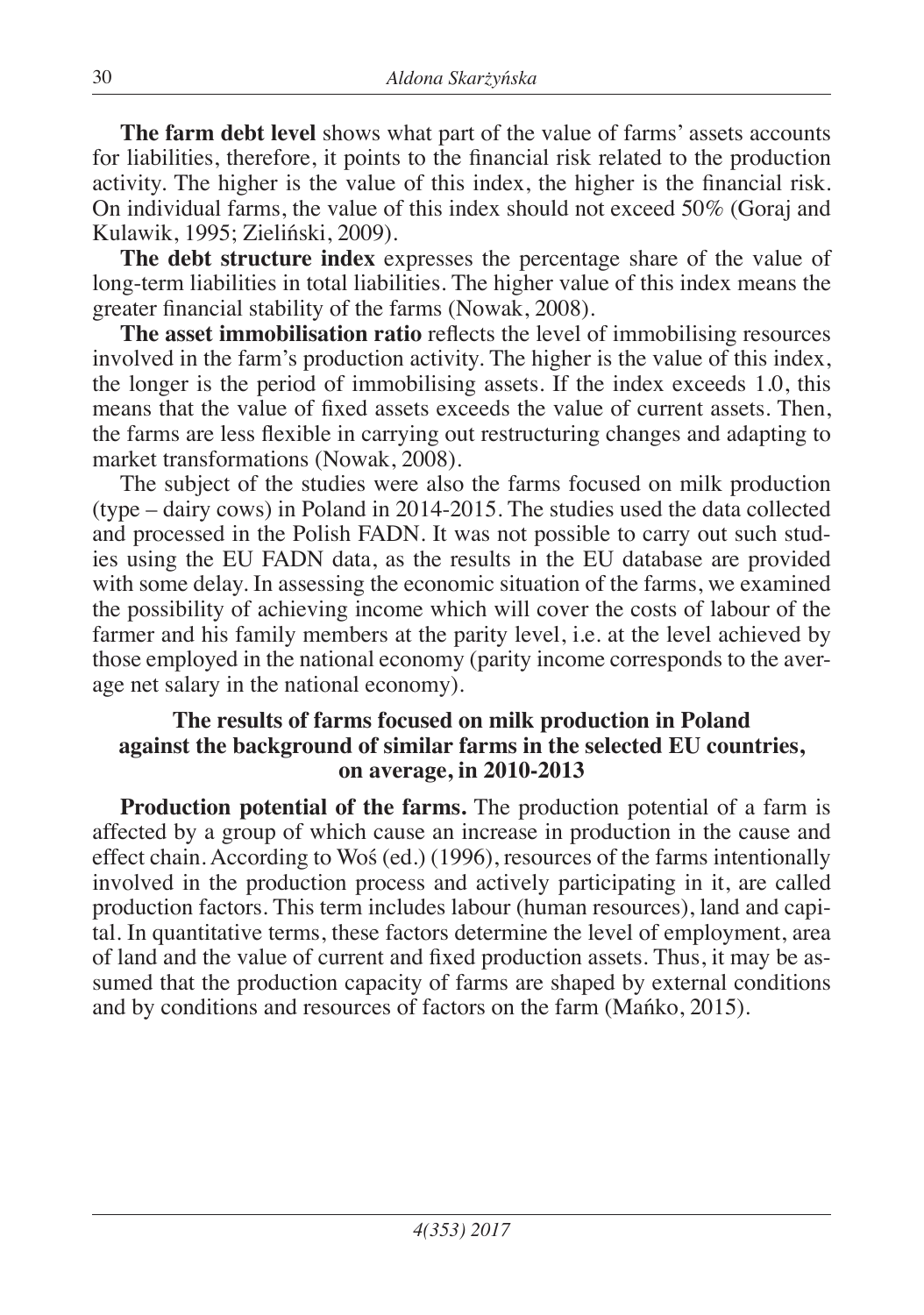| <i>in the selected LO countries, on average, in 2010-2013</i> |                             |                    |         |         |                         |         |             |         |
|---------------------------------------------------------------|-----------------------------|--------------------|---------|---------|-------------------------|---------|-------------|---------|
|                                                               | Specification               |                    | Germany | France  | Great<br><b>Britain</b> | Poland  | Netherlands | Italy   |
| Economic size<br>of farms                                     |                             | (thousand<br>EUR)  | 175.0   | 138.4   | 316.9                   | 29.3    | 269.4       | 138.9   |
| Utilised agricultural<br>area (UAA)                           |                             | (ha)               | 69.74   | 86.89   | 105.91                  | 20.95   | 49.85       | 28.24   |
|                                                               | Share of rented UAA         | $(\%)$             | 64.7    | 90.0    | 40.5                    | 25.9    | 38.5        | 63.1    |
| The number                                                    | of full-time employees      | (AWU)              | 1.96    | 1.82    | 2.61                    | 1.81    | 1.73        | 2.00    |
| including:                                                    | unpaid total<br>input (FWU) | $(\%)$             | 72.7    | 90.9    | 61.9                    | 97.0    | 89.0        | 78.3    |
| Number<br>per 100 ha of UAA                                   | of full-time employees      | (AWU)              | 2.81    | 2.09    | 2.46                    | 8.65    | 3.46        | 7.08    |
| Total assets                                                  |                             | (EUR/farm) 802,744 |         | 416,556 | 1,600,521               | 197,907 | 2,758,085   | 948,971 |
| Fixed assets                                                  | (EUR/farm) 701,960          |                    |         | 295,202 | 1,451,609               | 177,451 | 2,510,099   | 635,937 |
| Share of land (Z)<br>in fixed assets                          |                             | $(\%)$             | 60.9    | 11.7    | 72.6                    | 50.7    | 79.1        | 65.7    |
|                                                               |                             | (EUR/farm) 274,223 |         | 260,590 | 398,262                 | 87,443  | 524,211     | 218,278 |
| Fixed assets<br>without land $(Z)$                            |                             | (EUR/ha)           | 3,932   | 2.999   | 3,760                   | 4,174   | 10,516      | 7,730   |
|                                                               |                             | (EUR/AWU) 139,731  |         | 143,181 | 152,883                 | 48,244  | 303,890     | 109,139 |
| without land (Z)                                              | Structure of fixed assets   | $(\%)$             | 100.0   | 100.0   | 100.0                   | 100.0   | 100.0       | 100.0   |
|                                                               | of which: buildings $(B)$   |                    | 39.3    | 42.2    | 25.8                    | 46.0    | 55.7        | 44.0    |
|                                                               | machinery (M)               |                    | 39.4    | 31.5    | 31.2                    | 39.5    | 25.5        | 29.7    |
|                                                               | breeding herd $(S)$         |                    | 21.3    | 26.3    | 43.0                    | 14.5    | 18.8        | 26.3    |
| Current assets                                                |                             | (EUR/farm) 100,784 |         | 121.354 | 148,912                 | 20,455  | 247,986     | 313,035 |

*Production potential of farms focused on milk production in the selected EU countries, on average, in 2010-2013*

Explanations:  $(Z)$  – land, permanent crops and production quotas;  $(B)$  – buildings and their permanent equipment,  $(M)$  – machinery, equipment and means of transport;  $(S)$  – female animals from the breeding herd.

Source: own study based on the EU FADN (*Farm Accountancy...*, 2017).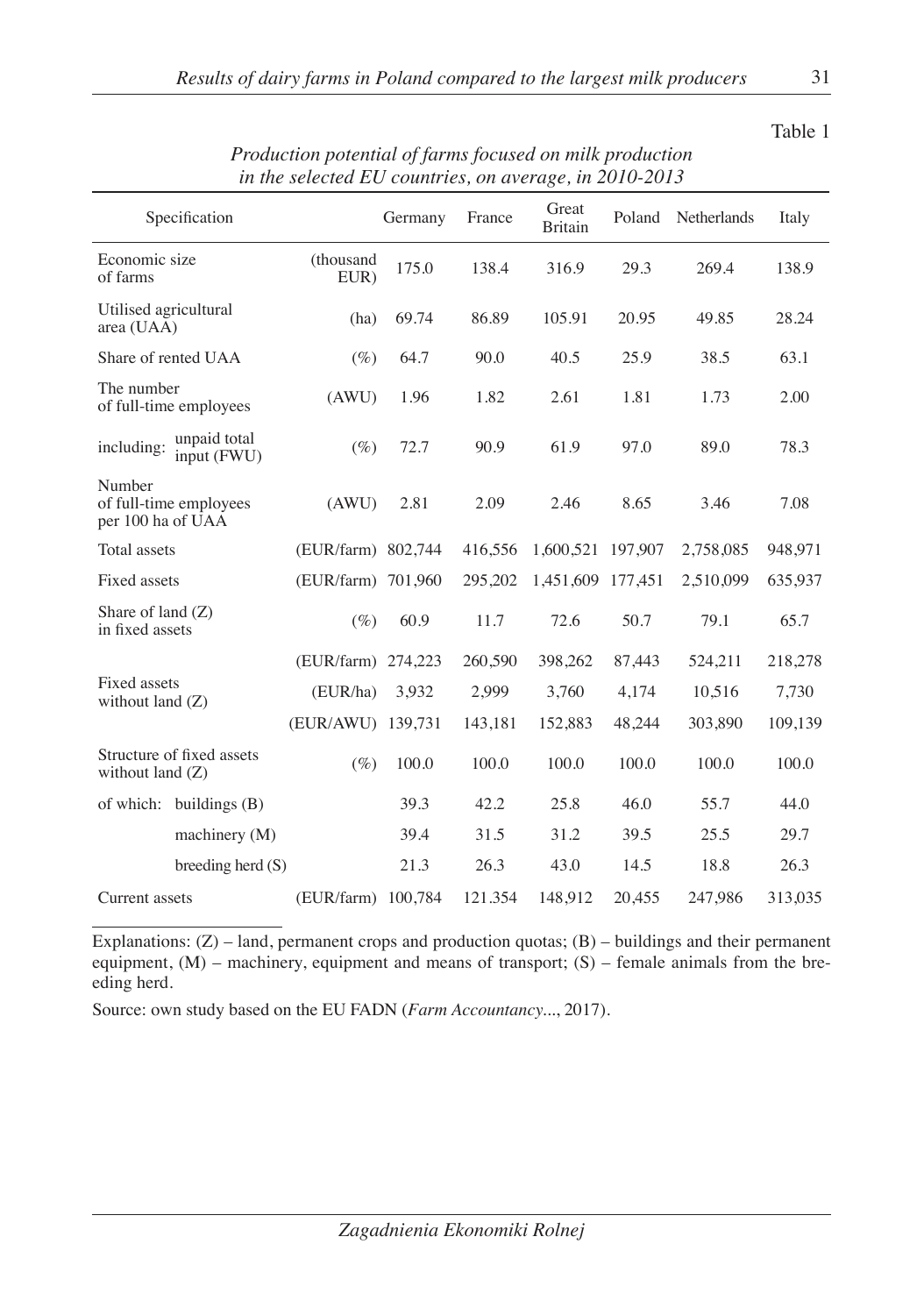From the data presented in Table 1 it results that the economic size of the farms (calculated based on the standard output coefficients<sup>11</sup>), focused on the milk production in the countries included in the analysis was very diverse. On average, in 2010-2013 the greatest economic power was characteristic of the farms from Great Britain (EUR 316.9 thousand) and the smallest – of the Polish farms (EUR 29.3 thousand). By comparing these extreme values, the diversity was 10.8-fold.

The level of equipping farms with production factors also was different. Labour resources expressed by the number of full-time employees (AWU) showed the difference of 1.5 times; the biggest differences were characteristic of the farms from Great Britain (2.61 AWU), and the smallest – of those from the Netherlands (1.73 AWU). In terms of labour intensity, the differences were larger, per 100 ha of UAA this production factor was the most abundant in Poland – 8.65 AWU, and the least in France – 2.09 AWU. This means that in Poland labour intensity of production was 4.1 times higher. The farms to a various extent supported their activity by means of paid labour. The share of unpaid labour input expressed in full-time employees (FWU) in total labour input (AWU) was the highest in Poland (97.0%), and lowest in Great Britain (61.9%).

The results show that land resources of the Polish farms were the smallest, the average utilised agricultural land was 20.95 ha and was 5.1 times smaller when compared to the farms from Great Britain (105.91 ha), which were largest in terms of their area. The utilised agricultural area of the Polish farms was, however, to the greatest extent (74.1%) own resource of farm families (share of rented UAA was 25.9%). The smallest share of own land was recorded for the French farms (10.0%).

Another element of the assessment of the farms' production potential are assets (total assets). The results of the studies show that total assets were dominated by fixed assets, their share ranged from 67.0% on the Italian farms to 91.0% on the Dutch farms. According to the literature, if farms' assets are dominated by fixed assets, the possibilities of adapting the size and structure of these assets to market changes are lower (Ćwiąkała-Małys and Nowak, 2001). The consequence is low flexibility of the farms, as fixed assets are definitely less liquid than current assets. Fixed assets are involved for longer periods, and the process of their conversion into cash is usually long-term. This is characteristic of the farms, due to some specific features of agriculture, for example, long production cycle.

On average, in 2010-2013 the value of fixed assets was strongly differentiated when comparing the extreme values up to 14.1 times. The main reason was more than 57-fold differentiation of the value of land (on the French farms,

<sup>11</sup> Standard output is the average (from 5 years) output value of specific crop or animal production activity derived from 1 ha or 1 animal within 1 year, in the conditions average for the given region (Bocian, Cholewa and Tarasiuk, 2015).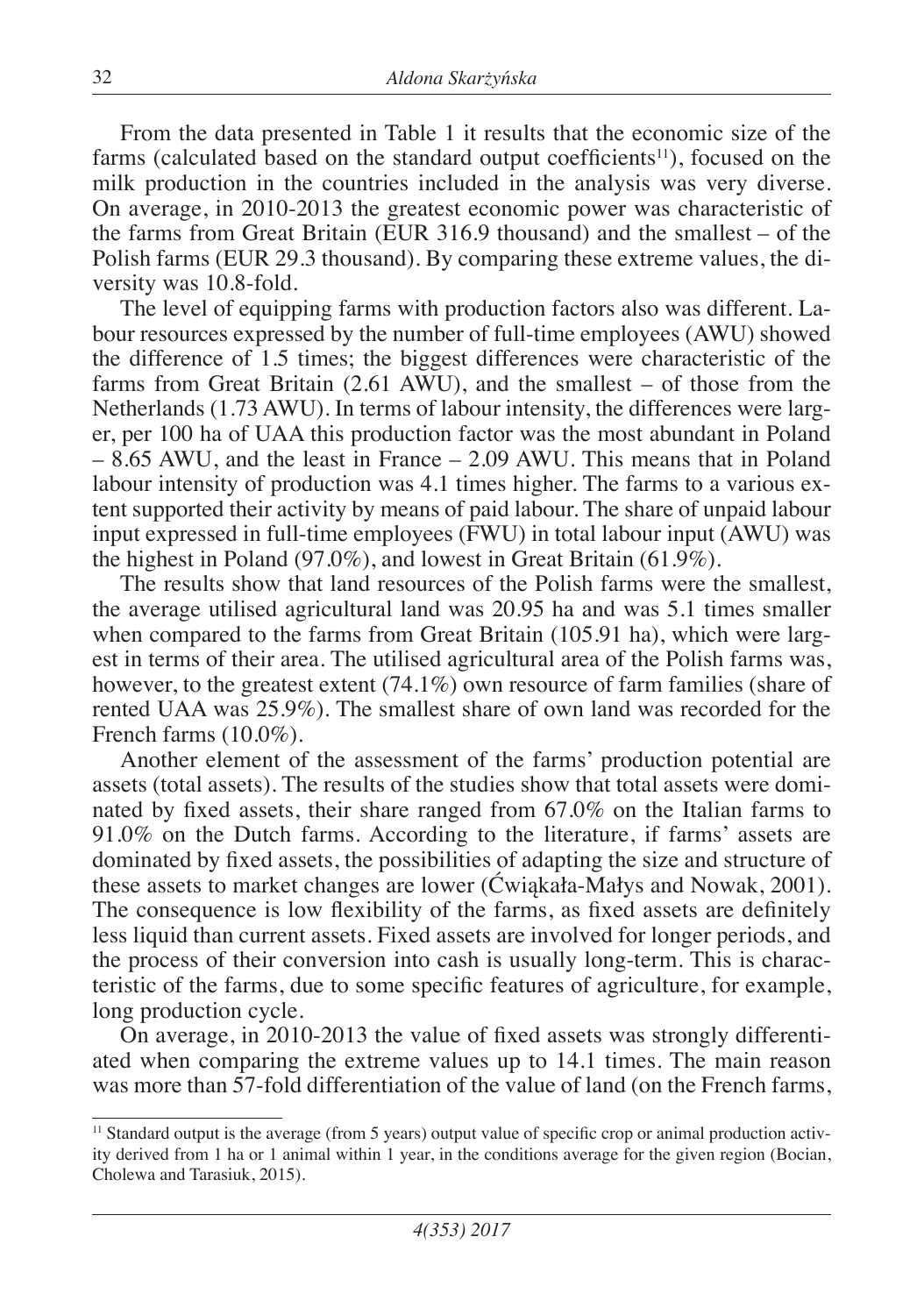the value of land was EUR 34.6 thousand, while on the Dutch farms – EUR 1,985.9 thousand). In almost all countries, in the value of assets there was the high share of land, from 50.7% on the Polish farms to 79.1% on the Dutch farms. The only exception were the French farms, where the share of land was 11.7%. This results mostly from the land ownership structure, on the French farms only 10.0% of used land belonged to the farmer (another question is the land valuation rules, which could also be revised over the years). The differentiation of value of fixed assets without the land value was 6-fold. In their structure, the largest share was that of buildings and machinery, only in Great Britain the largest was the share of the value of the breeding herd (43.0%), and the lowest – of the value of buildings  $(25.8\%)$ .

The specificity of the agricultural production on the farms of each country also influences the diversification of current assets. The greater number of directions of production usually involves a need to have, e.g. larger stocks, while the farm specialisation allows to optimise their size. On the analysed farms, the share of current assets 0n total assets ranged from 9.0% in the Netherlands to 33.0% in Italy.

**Production organisation on the farms.** The standard FADN results do not allow for a complete analysis of production organisation (they do not contain data on the structure of utilised agricultural area (UAA), making it difficult to analyse the structure of sowings), therefore, only selected issues were analysed. A determinant of crop production organisation was the share of crop groups in UAA. From the data contained in Table 2, it results that on the analysed farms – specialised in milk production, the crop production was dependent on livestock production. This is evidenced by the share of the area taken for fodder crops<sup>12</sup> (i.e. forage area) in the utilised agricultural area, which ranged from  $60.6\%$  in Poland to 97.7% in the Netherlands. Taking into account the share of cereals in the utilised agricultural area, it should be noted that in this respect, Poland differs greatly from other countries. The share of cereals in Poland was the largest and amounted to 35.8%, while it was the lowest in Great Britain and in the Netherlands – respectively, 7.6 and 1.0%. The larger share of cereals in the UAA structure points to the larger opportunities of providing, for dairy cows, concentrate feed from own production, which results in reducing costs and increasing the milk production profitability. However, due to relatively large share of cereals in the utilised agricultural area in Poland the share of fodder crops was lower than in other countries.

<sup>&</sup>lt;sup>12</sup> According to the FADN, fodder crops include: fodder root and brassica vegetables, other fodder crops, grass grown in the open, meadows and permanent pastures and rough grazing (Floriańczyk, Mańko, Osuch and Płonka, 2014).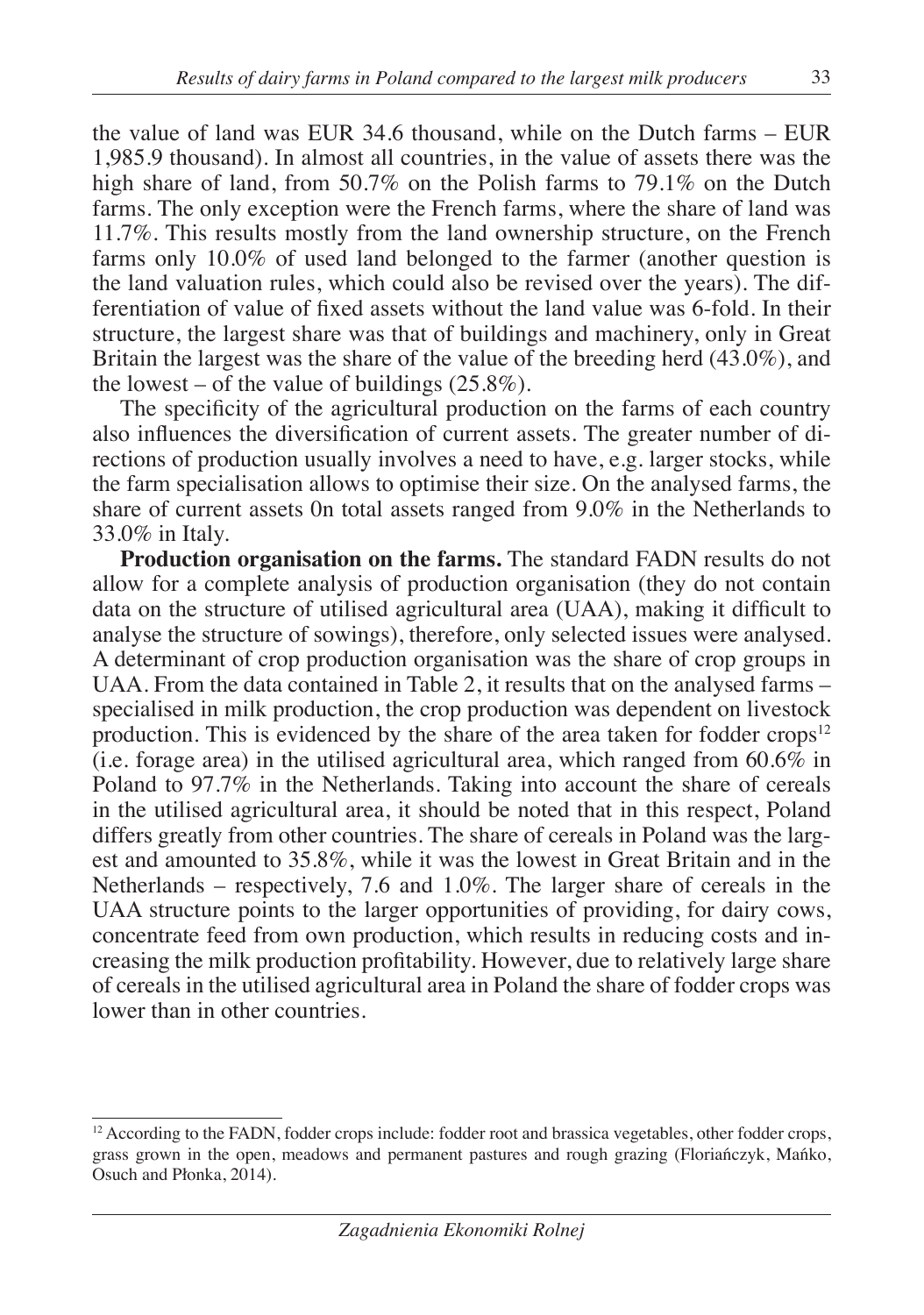#### Table 2

| Specification                                                                             |              | Germany France |       | Great<br>Britain |       | Poland Netherlands Italy |       |
|-------------------------------------------------------------------------------------------|--------------|----------------|-------|------------------|-------|--------------------------|-------|
| Share of the area of cereals in<br>utilised agricultural area (UAA)                       | $(\%)$       | 22.4           | 20.2  | 7.6              | 35.8  | 1.0                      | 15.5  |
| Share of fodder crops in UAA                                                              | $(\%)$       | 72.1           | 77.5  | 90.8             | 60.6  | 97.7                     | 81.9  |
| <b>Total livestock</b>                                                                    | (LU/farm)    | 93.8           | 94.4  | 197.1            | 22.7  | 120.6                    | 74.7  |
| including: dairy cows                                                                     |              | 54.0           | 52.6  | 122.0            | 14.7  | 83.0                     | 47.4  |
| other cattle                                                                              |              | 38.4           | 40.6  | 67.9             | 7.5   | 34.9                     | 27.0  |
| Dairy cows per 100 ha of UAA                                                              | (LU)         | 77.4           | 60.6  | 115.2            | 70.3  | 166.5                    | 167.8 |
| Milk yield of cows                                                                        | (kg/cow)     | 7,535          | 6,789 | 7,347            | 5,178 | 7,943                    | 6,133 |
| Milk price                                                                                | (EUR/100 kg) | 33.81          | 33.34 | 32.12            | 29.33 | 35.40                    | 37.02 |
| Share of livestock production<br>in a total production valuein<br>a farm                  | $(\%)$       | 80.7           | 84.3  | 87.5             | 80.4  | 91.3                     | 80.7  |
| Share of the milk and dairy<br>products production in total<br>production value on a farm | $(\%)$       | 67.5           | 69.3  | 75.3             | 65.3  | 83.0                     | 71.3  |

*Production organisation on the farms focused on milk production in the selected EU countries, on average, in 2010-2013*

Source: own study based on the EU FADN (Farm Accountancy..., 2017; European Commission, 2017).

Due to the manner of selection of the sample of farms, the livestock kept in the farms (expressed in livestock units  $- LU^{13}$ ) was dominated by dairy cows, their share ranged from 55.8 to 68.8% (respectively, in France and the Netherlands), but the share of other cattle was also high, ranging from 29.0 to 43.0% (respectively, in the Netherlands and France). These may prove a simultaneous rearing of born calves and at least to some extent the focus on milk production with own herd reproduction. In a synthetic way, the density of dairy cows kept on the farms is determined by their number per 100 ha of utilised agricultural area (which indicates the intensity of organisation). The calculations show that in three countries, i.e. France, Poland and Germany, the density of cows on the farms was similar and fell within the lower quantitative range among six countries covered by the study, ranging from 60.6 to 77.4 LU. In the Netherlands and in Italy, it was higher more than twice, amounting to, respectively, 166.5 and 167.8 LU, while in Great Britain it was 115.2 LU.

Bearing in mind the discussed issues, of great importance is milk production from 1 cow, which is one of the indicators evidencing the results of the livestock production. Important is also the selling price of milk. The results of the studies

<sup>&</sup>lt;sup>13</sup> Livestock unit, e.g. dairy cows = 1 LU, cattle aged  $1-2$  years = 0.7 LU (Florianczyk, Manko, Osuch and Płonka, 2014).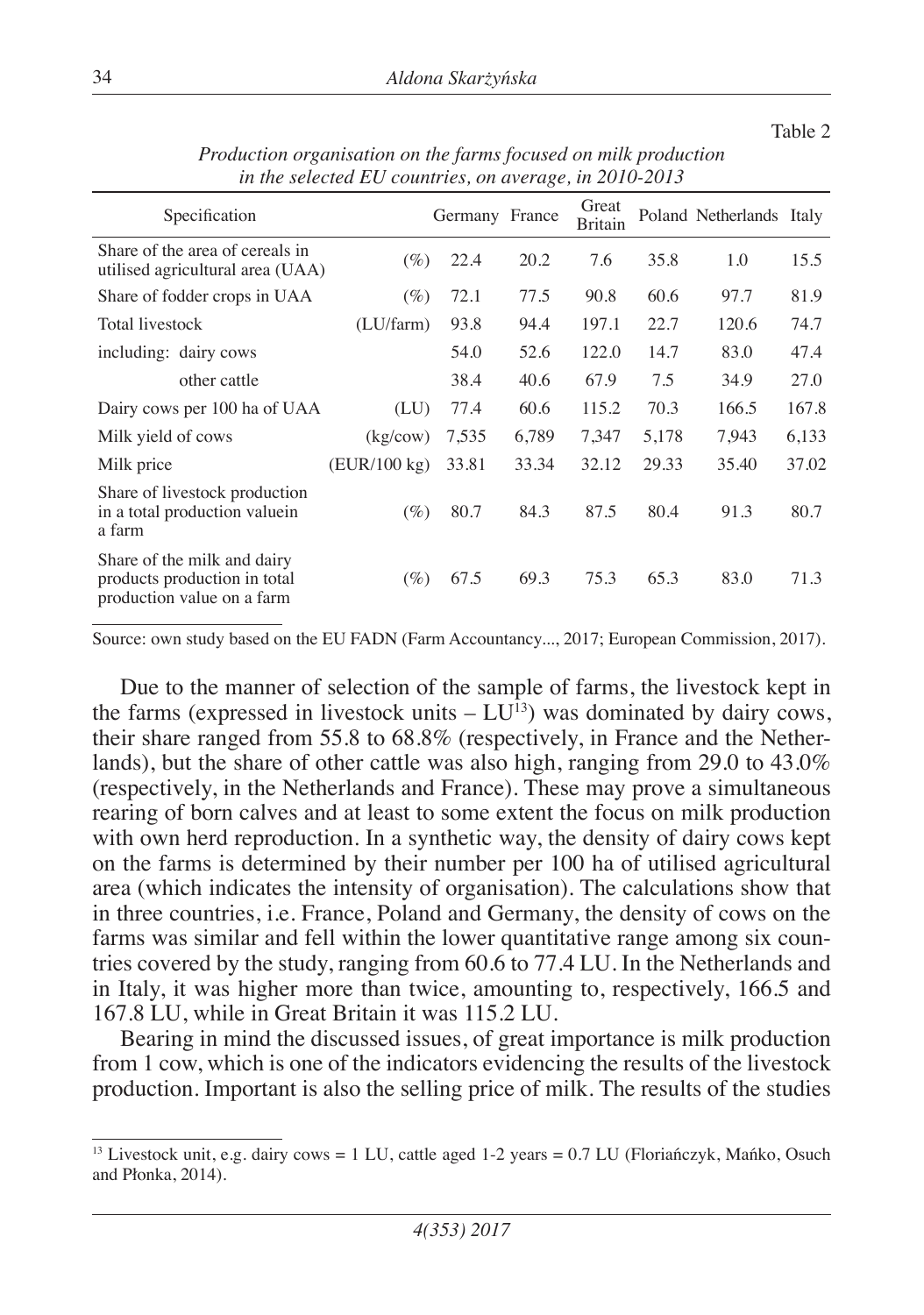indicate that the milk yield of cows was diversified from country to country. On average, in the years covered by the studies (2010-2013) it was from 5,178 kg/ cow on the Polish farms to 7,943 kg/cow on the Dutch farms. This means that in Poland, the milk yield of cows was lower by 34.8%. The average milk price over the years was the lowest in Poland (EUR 29.33/100 kg), while the highest price of milk (EUR 37.02/100 kg) was obtained by Italian farmers. In the value structure of the value of farms' production, all analysed countries were dominated by the livestock production, its share ranged from 80.4% in Poland to 91.3% in the Netherlands. On the other hand, the share of milk and dairy products production in the total production of a farm amounted to 65.3-83.0%, respectively in the same countries (Table 2).

Economic results of the farms net value added reflects payment for all production factors, i.e. labour, land and capital, no matter by whom they are owned. This income category is appropriate for analysing the economic results of the farms regardless of the situation in the field of ownership of production factors. At this level of analysis, the effect of external factors, namely paid labour, rent and interest on credit on the cost results is eliminated (Goraj and Mańko, 2004).

The studies show that the ownership structure of production factors on the farms from the study sample was strongly differentiated. This is evidenced by, e.g., the share of the cost of external factors in total costs of the farms, which was contained within the limits of 4.2-19.0%. The farms the least burdened with the cost of using external production factors, taking into account its share in total costs and in value terms, were the Polish farms, while the highest burden was noted for the Dutch farms – Table 3.

Table 3

| Specification                                                              |                    | Germany | France | Great<br><b>Britain</b> |       | Poland Netherlands | Italy  |
|----------------------------------------------------------------------------|--------------------|---------|--------|-------------------------|-------|--------------------|--------|
| Net value added less<br>subsidies to the operating<br>activity of the farm | (EUR/farm)         | 41.923  | 23.544 | 80,727                  | 9.281 | 88.586             | 74,627 |
|                                                                            | (EUR/ha<br>of UAA) | 601     | 271    | 762                     | 443   | 1,777              | 2,643  |
|                                                                            | (EUR/AWU)          | 21,362  | 12.936 | 30,989                  | 5.120 | 51,354             | 37,313 |
| Cost of external factors                                                   | (EUR/farm)         | 27,817  | 19.624 | 41.485                  | 1.036 | 50.602             | 12,845 |
| Share of the cost of external<br>factors in total<br>costs of the farm     | $(\%)$             | 13.8    | 11.3   | 11.8                    | 4.2   | 19.0               | 10.0   |

*Net value added and economic performance of land and labour on the farms focused on milk production in the selected EU countries, on average, in 2010-2013*

Source: own study based on the EU FADN (*Farm Accountancy...*, 2017).

Maximising the economic effects is the objective of all economic entities, but their size depends on many factors, both endo- and exogenous. The first group includes mainly the production volume and its technical efficiency, and the other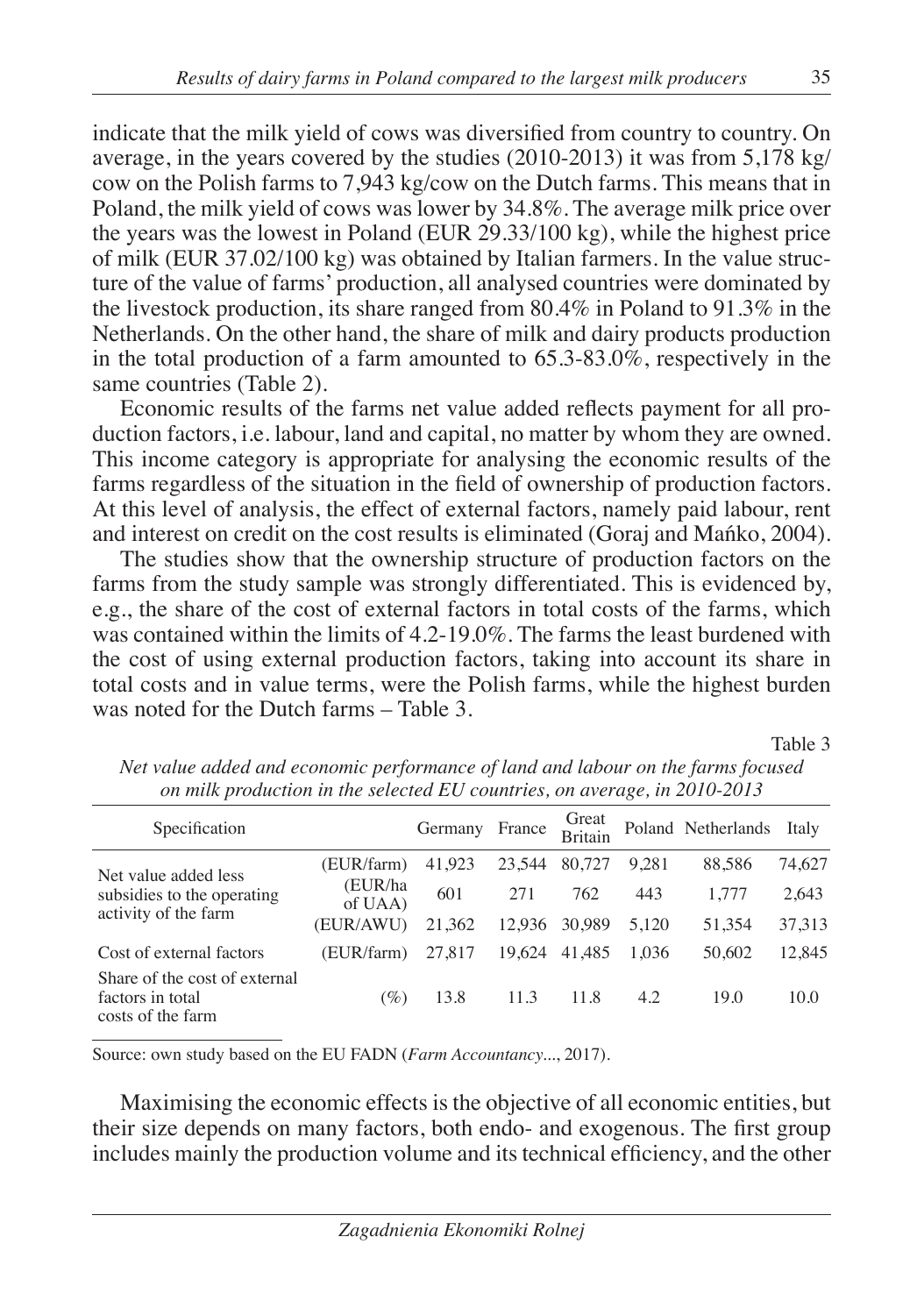– institutional and price mechanisms (Czyżewski and Kryszak, 2015). For this reason, the highest net value added has been achieved by the Dutch farms (EUR 88,586 per farm), and the lowest – by the Polish farms (EUR 9,281 per farm). At the same time, the Dutch farms were characterised by the highest economic labour productivity (measured by net value added per 1 AWU) and the relatively high economic land productivity (measured by net value added per ha of UAA). Net value added on the Polish farms significantly deviates from the level achieved in other countries. The same applies to economic labour productivity (EUR 5,120 per AWU), this is alarming as it indicates the much lower standard of living. In terms of the economic labour productivity, the worst situation was that of the French farms (EUR 271 per ha), the situation of the Polish farms was slightly better (EUR 443 per ha). The highest land productivity was that of the Italian farms (EUR 2,643 per ha) (Table 3).

Table 4

| Specification                                                                    |                    | Germany | France | Great<br><b>Britain</b> |        | Poland Netherlands Italy |         |
|----------------------------------------------------------------------------------|--------------------|---------|--------|-------------------------|--------|--------------------------|---------|
| Total production value                                                           | (EUR/farm) 214,441 |         |        | 178,859 391,125 32,931  |        | 308,656                  | 191,197 |
| Total costs                                                                      | (EUR/farm) 202,059 |         |        | 173,268 351,254 24,546  |        | 266,960                  | 128,136 |
| Farm income                                                                      | (EUR/farm) 11,762  |         | 5.479  | 41,432                  | 8.422  | 37.074                   | 62,339  |
| without subsidies                                                                | (EUR/FWU)          | 8,240   | 3,310  | 25,694                  | 4,792  | 24,153                   | 39,833  |
| Subsidies to the operating<br>activity of the farm                               | (EUR/farm) 32,614  |         | 32,216 | 33,339                  | 6,305  | 27,840                   | 14,912  |
| Farm income                                                                      | (EUR/farm) 44,376  |         | 37,695 | 74,771                  | 14,728 | 64,914                   | 77,252  |
| with subsidies                                                                   | (EUR/FWU) 31,087   |         | 22,776 | 46.370                  | 8.380  | 42,289                   | 49,362  |
| Share of subsidies to the<br>operating activity in farm<br>income with subsidies | $(\%)$             | 73.5    | 85.5   | 44.6                    | 42.8   | 42.9                     | 19.3    |
| Subsidies to the operating<br>activity per EUR 1<br>of income without subsidies  | (EUR)              | 2.77    | 5.88   | 0.80                    | 0.75   | 0.75                     | 0.24    |
| Ratio of farm income<br>without subsidies<br>to the production value             | $(\%)$             | 5.5     | 3.1    | 10.6                    | 25.6   | 12.0                     | 32.6    |
| Total costs of manufacturing<br>EUR 100 of production                            | (EUR)              | 94      | 97     | 90                      | 75     | 86                       | 67      |
| Total costs of achieving<br>EUR 100 of farm income<br>without subsidies          | (EUR)              | 1.718   | 3,163  | 848                     | 291    | 720                      | 206     |

*Economic and production results of farms focused on milk production in the selected EU countries, on average, in 2010-2013*

Source: own study based on the EU FADN (*Farm Accountancy...*, 2017).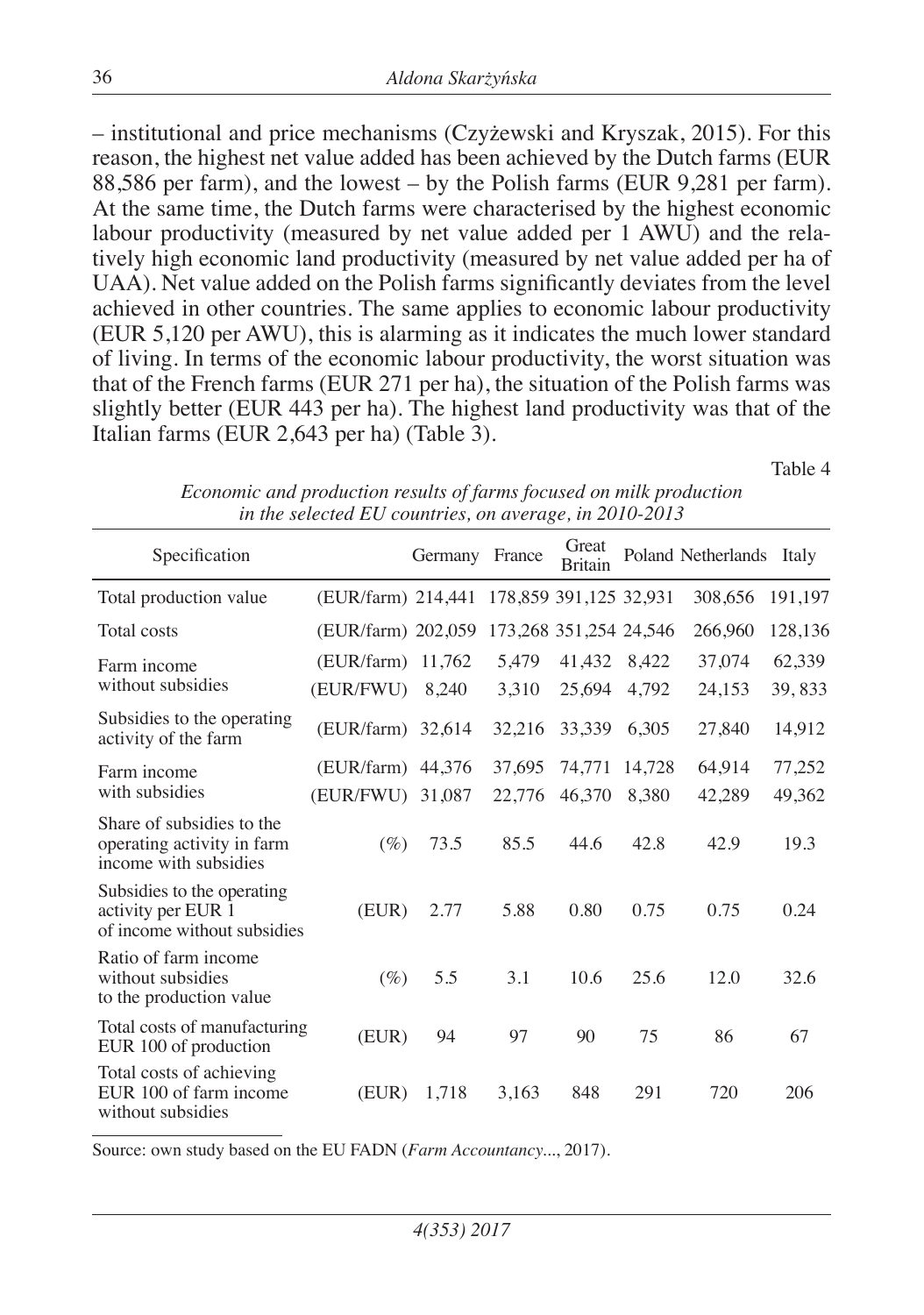Farm income is the economic result of the economic activity, its amount determines the level of meeting consumer needs of the farmer's family and the development opportunities of the farm. The objective of agricultural producers is to strive for increasing income, as its level determines payment for unpaid labour of the farmer and his family members, and payment for other involved production factors owned by the farm family, i.e. land and capital.

Income of farms specialised in the milk production in the countries with the largest milk production in the EU were very diverse. The highest income without subsidies was achieved in the Italian farms – EUR 62.3 thousand. The lower and similar to each other level was that of income without subsidies, achieved by milk producers in Great Britain and the Netherlands, where it was, respectively, EUR 41.4 thousand and EUR 37.1 thousand per farm. Further positions were occupied by the farms in Germany and Poland, where income without subsidies was, respectively, EUR 11.8 thousand and EUR 8.4 thousand. The income situation of the French farms was least favourable, income without subsidies amounted only to EUR 5.5 thousand (Table 4).

Subsidies recorded at the farm level directly affect the income level of farms. However, the strength of their impact is determined by the value of economic surpluses obtained from the production and amounts of subsidies received. The results indicate that per EUR 1 of income without subsidies, the highest level subsidies (EUR 5.88) was noted on the French farms, and their share in farm income with subsidies was very high  $-85.5\%$ . The lowest impact on the results was that of subsidies on the Italian farms, per EUR 1 of income without subsidies there was only EUR 0.24 of subsidies, and their share in income with subsidies was 19.3%. Thanks to subsidies, the income situation of the farms has greatly improved, especially the French farms. Among the analysed countries, farm income without subsidies placed those entities in the last position, while thanks to subsidies they moved to the penultimate position.

The agricultural production is a complex process and the development of the farms is affected also by external factors resulting from the external impact on agriculture, regardless of internal factors arising from the quality and method of using the production potential i.e. land, labour and capital resources. The studies by Poczta et al. (2009) show that the income situation of the farms is determined by the size of the production potential, intensity of production and agricultural policy. Zegar (2001) is of similar opinion, according to this author, farm income depends on the individual productivity and on the conditions created by institutions. In agriculture, income is generally lower than in other sections of the economy, therefore, it is supported by direct payments. Their objective is to compensate farmers for income which is lower when compared to other sections of the economy. Subsidies contribute to the increase in farm income, however, this increase does not result from the improved efficiency of the agricultural production (Babuchowska and Marks-Bielska, 2011).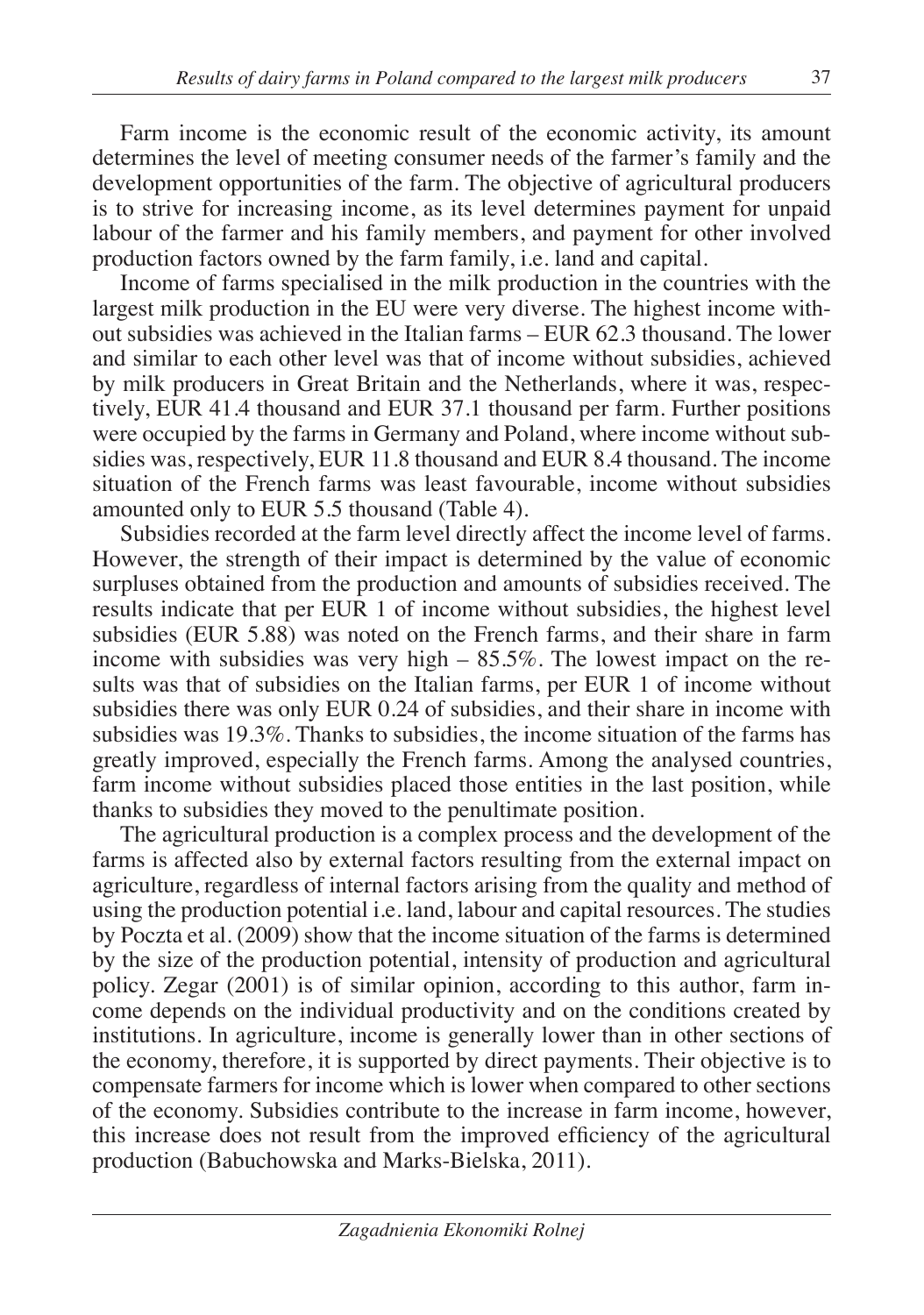The studies show that the highest profitability was characteristic of the farms focused on the milk production in Italy, measured by the ratio of farm income without subsidies to the production value, which amounted to 32.6%. The second place was occupied by the Polish farms – the share of income without subsidies in the production value was 25.6%. Italy and Poland are the countries which, against a background of other countries, stand out positively in terms of the production profitability. In the Dutch and British farms, this ratio was not so beneficial and amounted, respectively, to 12.0 and 10.6%. Even weaker results were achieved by the German and French farms – the share of income without subsidies in the farm production value was, respectively, 5.5 and 3.1%. This means that the production profitability in the study sample of the farms in these countries – against a background of other countries – was the lowest.

In assessing the economic efficiency of management, the ratio of costs to the production value and to farm income without subsidies was also used. The results of the calculations indicate the important role of costs in the production process. Total costs of manufacturing EUR 100 of production were quite strongly diversified. The highest costs (EUR 97) were recorded on the farms focused on milk production in France, and the lowest (EUR 67) in Italy, the difference in favour of the Italian farms was 30.9%. The results of the Polish farms were also quite favourable, manufacturing EUR 100 of production cost EUR 75, or the advantage in relation to the weakest in this respect French entities was 22.7%. It can, therefore, be concluded that the farms focused on milk production in Italy and Poland, when compared to other countries, are characterised by high competitiveness in terms of costs they incur.

The greater diversification of farms from the study sample is indicated by the cost of obtaining income unit without subsidies. By comparing the extreme values, the diversity was 15.4-fold. On the Italian farms, the cost of obtaining EUR 100 of income without subsidies was lowest, it amounted to EUR 206. The second position was occupued by the Polish farms – EUR 291. On the other hand, the French and German farms, costs of obtaining EUR 100 income without the payments were in highest, amounting, respectively, to EUR 3,163 and EUR 1,718. The level of costs had a strong impact on the efficiency of the analysed farms (Table 4).

When analysing the efficiency of production on the farms from the study sample, the productivity of inputs was also assessed. In market economy, the increase in the productivity is considered to be the primary factor of economic growth and improvement in the living conditions of the population. Analysis of productivity of current inputs measured by intermediate consumption value (intermediate consumption is expressed by total direct costs and overheads related to the functioning of the farm) allows us to learn how their management translates into products manufactured.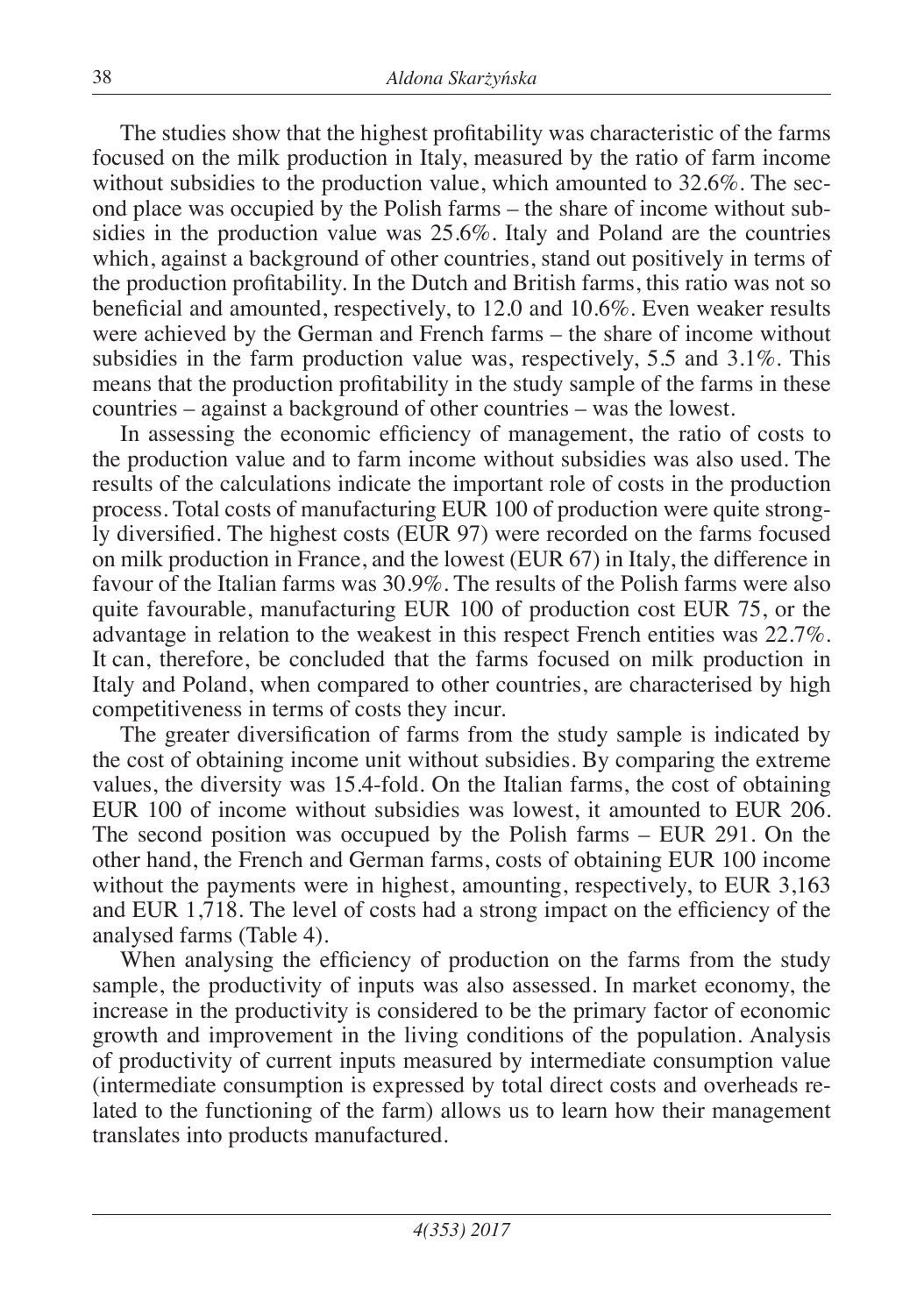| on milk production in the selected EU countries, on average, in 2010-2013 |         |         |        |                         |        |             |       |  |  |
|---------------------------------------------------------------------------|---------|---------|--------|-------------------------|--------|-------------|-------|--|--|
| Specification                                                             |         | Germany | France | Great<br><b>Britain</b> | Poland | Netherlands | Italy |  |  |
| Productivity of current<br>inputs                                         | $(\%)$  | 150.2   | 150.7  | 143.5                   | 179.2  | 177.6       | 191.3 |  |  |
| Productivity of fixed<br>capital inputs                                   | (times) | 6.8     | 5.1    | 10.5                    | 6.4    | 7.3         | 12.5  |  |  |
| Share of the cost<br>of depreciation<br>in total costs                    | $(\%)$  | 15.6    | 20.2   | 10.6                    | 20.9   | 15.9        | 12.0  |  |  |

*Selected indicators describing the production and economic situation of farms focused* 

Source: own study based on the EU FADN (*Farm Accountancy...,* 2017).

The results contained in Table 5 indicate a clear advantage of the Italian farms, the productivity of current inputs was 191.3% (which means that the obtained production value exceeded the value of inputs by 91.3%). The higher is the value of this index, the better, this points to, e.g., better management of the production process<sup>14</sup>. The second position was occupied by the Polish farms, the productivity of current inputs was 179.2%. A similar productivity level was also achieved by the Dutch farms – 177.6%. In the sample of the German, French and British farms, the productivity of financial inputs was much lower, within the range of 143.5-150.7%.

The productivity of fixed capital is expressed by the production value per PLN 1 of depreciation of fixed assets on the farm. This kind of productivity reflects the degree of intensity of using fixed assets in the production process, therefore, it describes its activity. The results obtained show a clear advantage of the analysed farms from Italy and Great Britain, while the relatively low productivity of fixed capital was characteristic of the French and Polish farms. It should be added that the productivity of fixed capital shows a relationship involving the cost of depreciation of fixed assets in total costs of the farm. On the farms specialised in milk production in Poland and France, this share was the highest (respectively, 20.9 and 20.2%), while the productivity of fixed capital was the lowest (Table 5).

**Use of assets of farms.** Based on the criterion of the investor's legal status, we may identify own capital and foreign capital. Own capital is capital left at the disposal of the enterprise by its owners. In return, owners may have income or profit at their disposal. Foreign capital is capital left at the disposal of the

Table 5

<sup>&</sup>lt;sup>14</sup> In the traditional and most common aspect, the productivity level is determined as a function of owned resources (employment, capital, labour resources), their use and market conditions (sales volume and income). Each factor influences the achieved productivity level. The improvement in productivity indicates the efficiency of the management team's activities, it is identified with good governance, but on the other hand, and is associated with the process of change (Lis (ed.), 1999).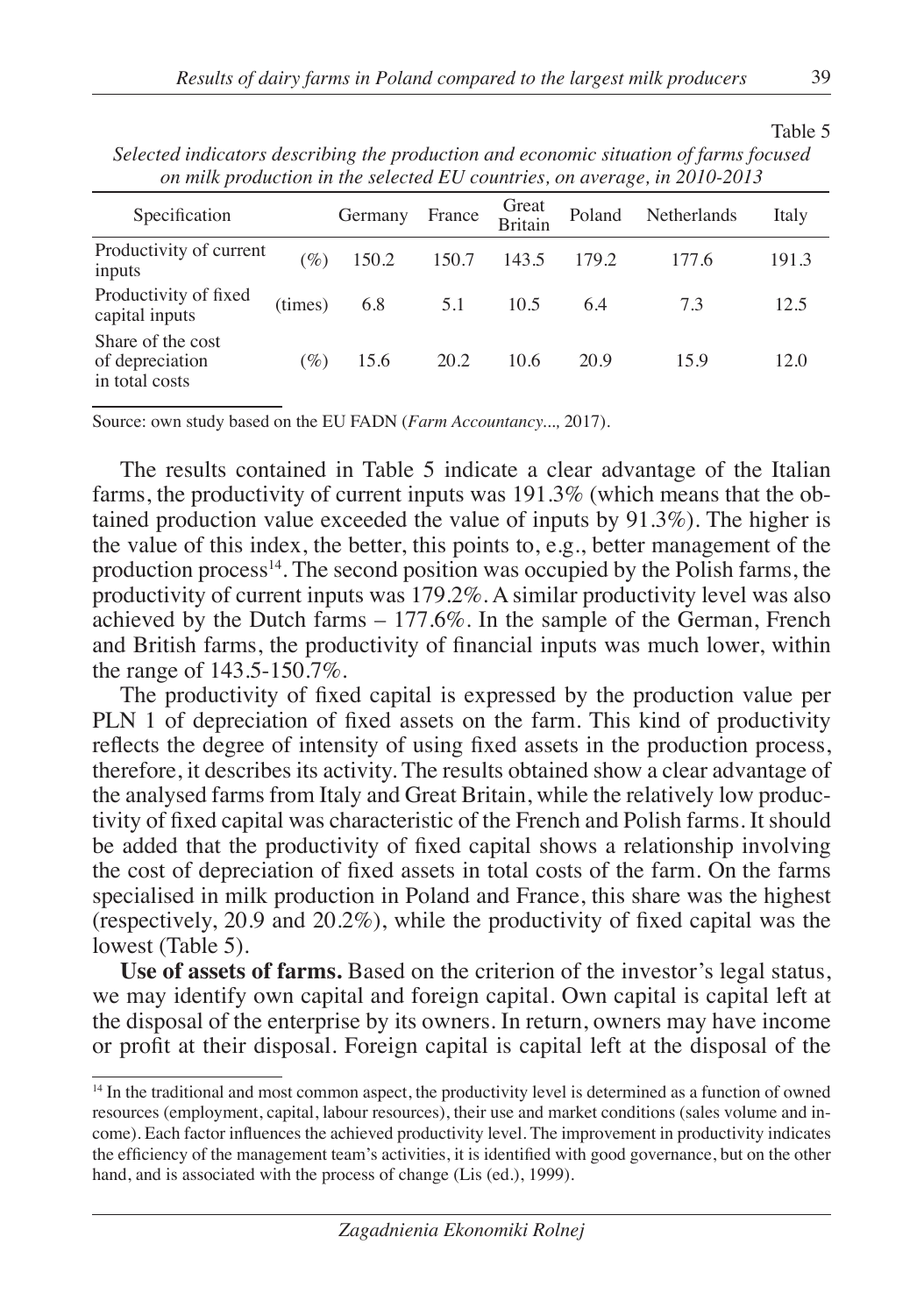enterprise for a specified period and must be returned to its owner. Reducing the ratio of liabilities to capital turnover, we can conclude that the debtor undertakes to repay the obtained capital received together with a remuneration to the capital lender (Kulawik, 1995). Foreign capital in a form of credit for a single farm is a complement to its own resources at times of the greatest demand for financial resources and allows the form to extend the capital base to longer periods, resulting in greater engagement of capital in fixed assets, i.e. implementing investments on the farm (Czerwińska-Kayzer, 2002, as in: Giselbrecht, 1991).

Table 6

| Specification            |                    | Germany | France   | Great<br><b>Britain</b>   | Poland | Netherlands | Italy   |
|--------------------------|--------------------|---------|----------|---------------------------|--------|-------------|---------|
| Own capital              | (EUR/farm) 653.323 |         |          | 238,595 1.371,006 186,668 |        | 1.912.537   | 938,530 |
| <b>Total liabilities</b> | (EUR/farm) 149,422 |         | 177.961  | 229.516                   | 11.239 | 845,547     | 10,441  |
| of which:<br>short-term  |                    | 37.556  | 47.031   | 87.346                    | 2.717  | 48.021      | 256     |
| long-term                |                    | 111,866 | 130.930  | 142,170                   | 8.521  | 797.526     | 10.185  |
| Gross investments        | (EUR/farm)         | 43,205  | 32.754   | 65,730                    | 6.501  | 85.350      | 17.278  |
| Depreciation             | (EUR/farm)         | 31.481  | 34.951   | 37.253                    | 5.130  | 42.536      | 15,332  |
| Net investments          | (EUR/farm)         | 11.724  | $-2.197$ | 28,476                    | 1.371  | 42.814      | 1.946   |

*Characteristics of the financial situation of farms focused on milk production in the selected EU countries, on average, in 2010-2013*

Source: own study based on the EU FADN (*Farm Accountancy...*, 2017).

When assessing the share of own capital in financing the value of assets, we can specify the risk of pursuing the activity incurred by the farm. Generally, it is believed that the higher is this share, the lower is the rsik, and the economic situation of the farms – better. The studies show that, on average, on 2010-2013 in those farms own capital financed 57-99% of the value of total assets (on the French farms – 57.3%, Dutch – 69.3%, German -81.4%, British – 85.7%, Polish – 94.3%, Italian – 98.9%). Therefore, liabilities financed only a few per cent of the value of assets on the Italian farms  $(1.1\%)$  and Polish farms  $(5.7\%)$ , while as much as 42.7% on the French farms (Table 1 and 6).

Investments made by the farms determine their development, particularly net investments, whose value exceeds the value of fixed assets consumed in the production process (consumption of fixed capital is expressed by depreciation). Taking into account net investments, the situation of dairy farms in five countries was favourable, i.e. in Germany, Great Britain, Poland, the Netherlands and Italy. Net investments were positive, which means that the value of investments made exceeded depreciation. These were development investments, i.e.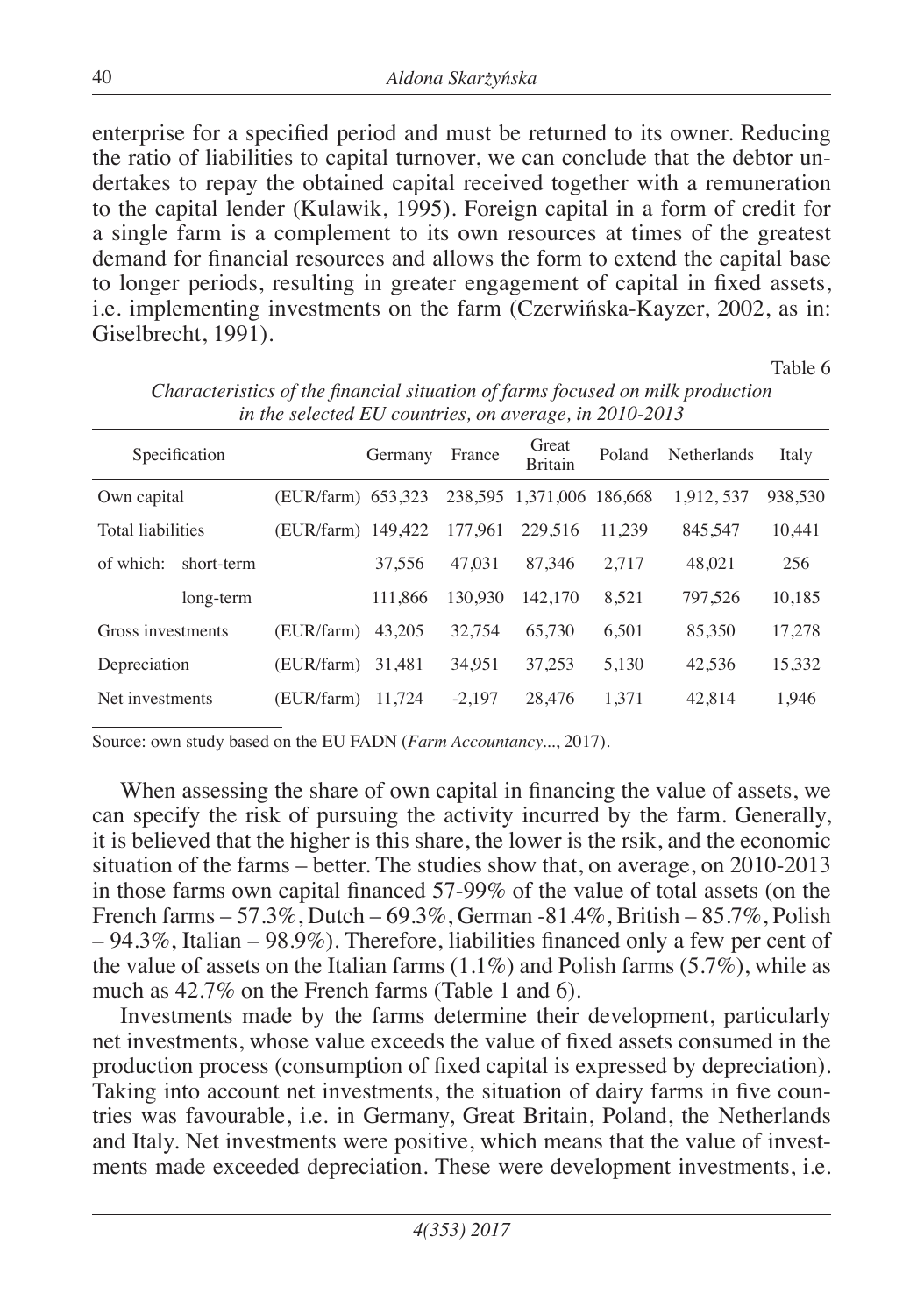the process of reproduction of fixed assets was faster than the process of their aging. The exception were only the French farms, in which net investments were negative (EUR -2,197). This shows that the process of reproduction of fixed assets was slower than the process of their aging. This may suggest that farmers lacked the funds or overinvested on their farms in the previous years.

The data contained in Table 7 more precisely describes this issue. It indicates that the farms focused on milk production in Germany, Great Britain and the Netherlands were characterised by extended reproduction of fixed assets, the reproduction rate was within the range of 1.7-2.0%. On the Polish and Italian farms, there was simple reproduction, the index was, respectively, 0.8 and 0.3%. The reproduction rate of fixed assets on the French farms  $(-0.7\%)$  also points to simple reproduction, but the level of their reproduction was lower than on the Polish and Italian farms. This means that French farmers modernised their assets much slower.

Table 7

*Selected indicators describing the financial risk and predisposition to the restructuring of farms focused on the milk production in the selected EU countries, on average, in 2010-2013*

| Specification                        |         |      | Germany France | Great<br><b>Britain</b> | Poland | Netherlands | Italy |
|--------------------------------------|---------|------|----------------|-------------------------|--------|-------------|-------|
| Reproduction rate<br>of fixed assets | (%)     | 1.7  | $-0.7$         | 2.0                     | 0.8    | 1.7         | 0.3   |
| Farm debt level                      | (%)     | 18.6 | 42.7           | 14.3                    | 5.7    | 30.7        | 1.1   |
| Debt structure index                 | (%)     | 74.9 | 73.6           | 61.9                    | 75.8   | 94.3        | 97.6  |
| Asset immobilisation<br>ratio        | (times) | 2.7  | 2.1            | 2.7                     | 4.3    | 2.1         | 0.7   |

Source: own study based on the EU FADN (*Farm Accountancy...*, 2017).

To assess the farm debt level, the index calculated as a ratio of liabilities to the value of total assets was used. The value of this index was diversified on the farms from the individual countries, however, it did not exceed 50% in any of them. This is important, as it is assumed that the value of the index exceeding 50% involves a significant increase in risk in financing the enterprise (Ziętara, 1998). The results show that most indebted were the French farms, the index defining the debt level was 42.7%. Lower, but also rather large debt was characteristic of the Dutch farms – 30.7%. This means that farmers in those countries were quite willing to use credits. Debt of the German and British farms was smaller and was at the similar level, the debt level index was, respectively, 18.6 and 14.3%. Least indebted were the Polish and Italian farms, the index specifying the share of liabilities in financing property assets was, respectively, 5.7 and 1.1%.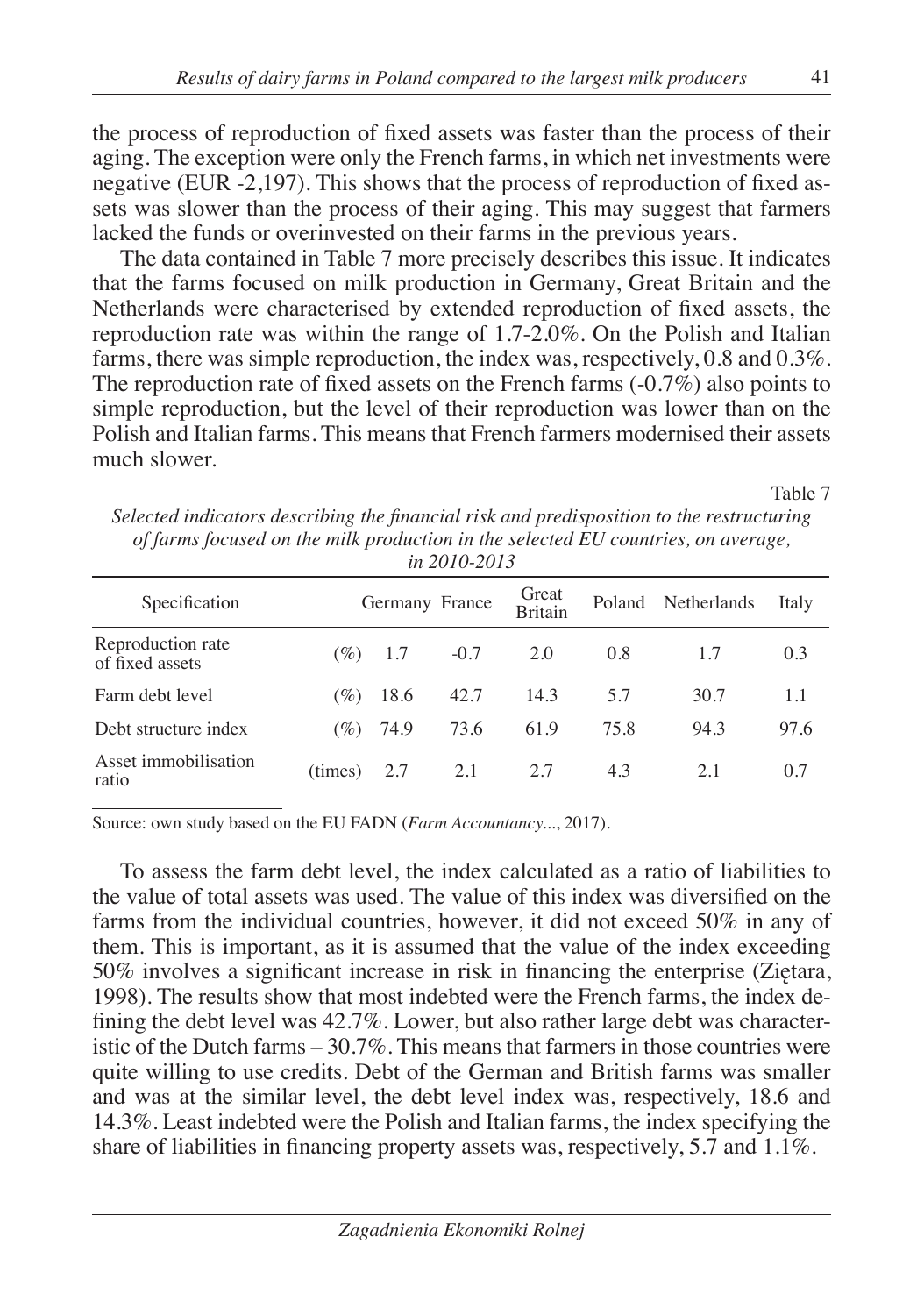In considering the structure of liabilities, it should be noted that in the Dutch and Italian farms almost all were long-term credits, their share in total liabilities was, respectively, 94.3 and 97.6%. On the farms of other countries, the structure of liabilities was similar, the share of long-term credits was within the range of 61,9-75,8%. Long-term credits are usually allocated for investments, so it may mean the further development of the farms.

The ratio of the value of fixed assets (excluding the value of land<sup>15</sup>) to current assets was adopted as the indicator of the flexibility of the farms in adapting to market changes. From the calculations contained in Table 7, it results that the Italian farms have the greatest opportunities in terms of the efficient use of resources they own. The asset immobilisation ratio reflecting the above relationship, was lower than 1.0 (amounting 0.7), which means that the value of current assets exceeded the value of fixed assets (43.4%). On the farms specialised in milk production in other countries, the asset immobilisation ratio ranged from 2.1 (in the Netherlands and France) to 4.3 (in Poland). The value of the ratio higher than 1.0 indicates large share of fixed assets in farm assets which generate high fixed costs and limit the ability to achieve income. This means that the potential capacity to transform the farms focused on milk production in Poland was lower than in other countries. According to literature, the asset structure dominated by current assets is more favourable for farms, as these assets create opportunities for adaptation to market needs (competitiveness), improve financial liquidity, and consequently contribute to the growth of income (Bieniasz and Gołaś, 2008).

#### **Economic results of dairy farms in Poland in 2014-2015 based on the Polish FADN data**

The results included in Table 8 indicate a significant deterioration in 2015, when compared to 2014, of the income situation of the dairy farms in Poland (type – dairy cows). Revenues (production value) in this group of farms decreased by 13.5%, and farm income without subsidies by 50.7% (the same decrease related to income per 1 full-time employee – FWU). In 2015, due to changes in the system of direct payments, subsidies to the operating activity of the farm increased by 33.2% (i.e. by PLN 8,437 per farm). As a result, to PLN 1 of income without subsidies farmers received support for payments amounting to PLN 1.96 (in 2014 – PLN 0.72), and their share in income with subsidies amounted to 66.2% (2014-42.0%). However, despite this fact farm income with subsidies did not reach the level from 2014, it was by 15.4% lower (PLN 51,118, while in 2014 – PLN 60,434). In 2015, due to lower revenues the economic efficiency of production deteriorated. Total costs of manufacture of

<sup>&</sup>lt;sup>15</sup> In calculating the ratio of fixed assets to current assets, the value of land was ignored (e.g., due to the large differences among the countries in terms of the share of own land in utilised agricultural area in total).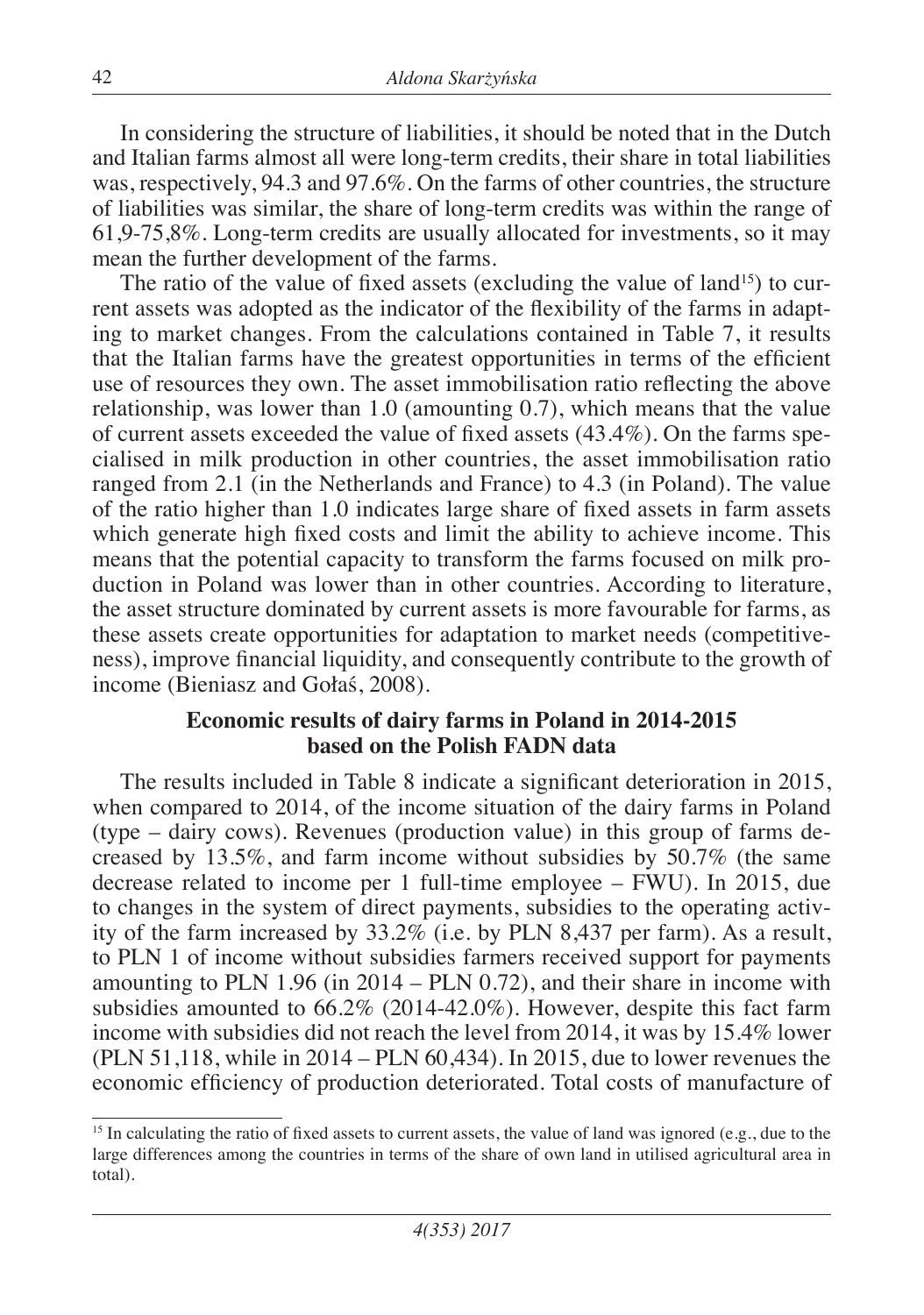PLN 100 of production increased by 12.6% (although their level on the farm decreased by 2.6%). In addition, the profitability of production decreased by 43.0%, and costs of obtaining PLN 100 of farm income without subsidies increased by 97.5%.

Farm income determines the achievement of competitive advantage of farms, but also its amount per 1 family member employed full-time (FWU) shows the potential amount of payment for labour of the farmer and his family members. Farm income with subsidies in 2014 was PLN 34,338 per FWU and in 2015 – PLN 29,044 per FWU. By comparing this income with parity income, we can specify whether the farmer reaches payment of unpaid labour at the level reached by those employed in the national economy. The studies showed that in 2014 income per 1 family member employed full-time was by 13.3% higher than the average salary in the national economy, while in 2015 it was only 93.0% of its level (parity income per 1 full-time employee in 2014 was PLN  $30,302$ , and in  $2015 - PLN$   $31,233^{16}$ ). Therefore, it can be considered that in 2014 the farms keeping 16 cows with the milk yield of about 5,300 kg and supported by subsidies, met the requirements of the parity farm. Unfortunately, in 2015 the economic results of the farms worsened and it was not fully possible. However, it must be added that without support of payment, the situation would be much worse. In 2014, farm income without subsidies per 1 family member employed full-time (FWU) accounted for 65.7% of the average salary in the national economy, and in 2015 – only 31.5%.

The deterioration in 2015, when compared to 2014, in the results of the dairy farms was highly determined by the fall in milk price. On average, in the study sample of the farms, milk price fell by 16.5% (in 2014, it was PLN 1.39 per litre, and in 2015 – PLN 1.16 per litre), while according to the GUS data (GUS, 2016) in 2015, on average in the country the milk price was lower by 17.5% (in 2014, it was PLN 1.37 per litre, and in 2015 – PLN 1.13 per litre).

<sup>16</sup> Own calculations based on the GUS data.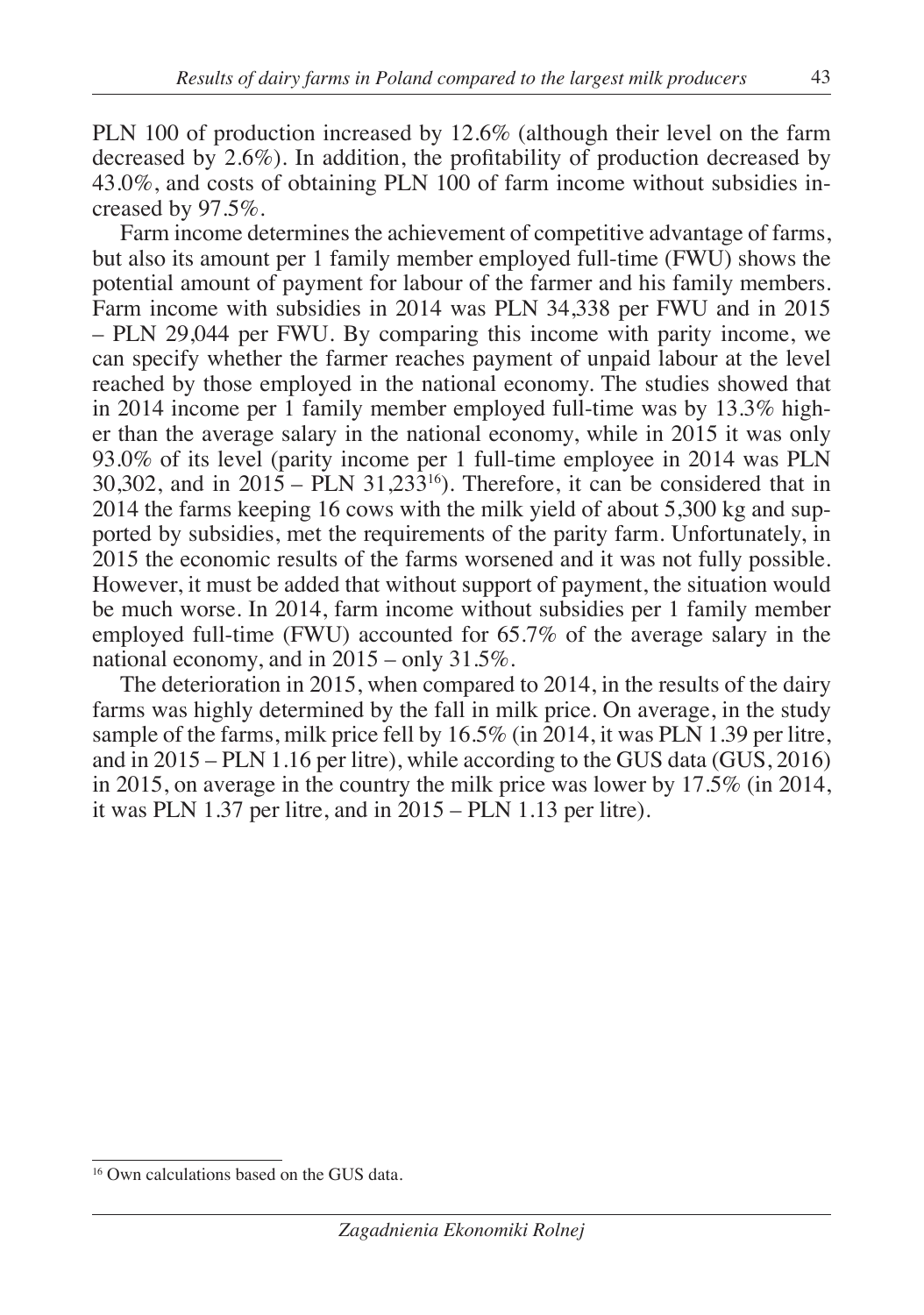#### Table 8

|                                                                                       | Years of studies | Index of |                        |       |
|---------------------------------------------------------------------------------------|------------------|----------|------------------------|-------|
| Specification                                                                         | 2014             | 2015     | change<br>$2014 = 100$ |       |
| Total production value                                                                | (PLN/farm)       | 148,616  | 128,600                | 86.5  |
| Total costs                                                                           | (PLN/farm)       | 113,898  | 110,983                | 97.4  |
|                                                                                       | (PLN/farm)       | 35,042   | 17,289                 | 49.3  |
| Farm income without subsidies                                                         | PLN/FWU)         | 19,910   | 9,823                  | 49.3  |
| Subsidies to the operating activity<br>of the farm                                    | (PLN/farm)       | 25,392   | 33,829                 | 133.2 |
| Farm income with subsidies                                                            | (PLN/farm)       | 60,434   | 51,118                 | 84.6  |
|                                                                                       | (PLN/FWU)        | 34,338   | 29,044                 | 84.6  |
| Ratio of income with subsidies per 1 FWU<br>to the net salary in the national economy | $(\%)$           | 113.3    | 93.0                   | 82.1  |
| Share of subsidies to the operating activity<br>in farm income with subsidies         | $(\%)$           | 42.0     | 66.2                   | 157.5 |
| Subsidies to the operating activity<br>per PLN 1 of income without subsidies          | (PLN)            | 0.72     | 1.96                   | 270.0 |
| Ratio of farm income without subsidies<br>to the production value                     | $(\%)$           | 23.6     | 13.4                   | 57.0  |
| Total costs of manufacture of PLN 100<br>of the production                            | (PLN)            | 77       | 86                     | 112.6 |
| Total costs of obtaining PLN 100 of farm<br>income without subsidies                  | (PLN)            | 325      | 642                    | 197.5 |

*Economic and production results of farms focused on milk production in Poland in 2014-2015*

Source: own study based on the EU FADN Polish data (Floriańczyk, Osuch and Płonka, 2015; Floriańczyk, Osuch and Płonka, 2016).

The functioning of the milk market until 30 March 2015 was based on milk quotas, thus it was governed by the instruments of the EU agricultural policy. The abolition of milk production quotas and, therefore, the increase in its supply, contributed to the fall in the milk prices. In addition, the situation on milk market in Poland and the adverse impact on the level of prices, in addition to the increased supply, was also determined by the Russian embargo on import of food from the EU and other countries as well as fall in the prices of milk and dairy products in the global market (*Rynek mleka...*, 2015).

## **Summary and conclusions**

On average, in 2010-2013 Poland ranked fourth among the largest producers of cow's milk in the EU-28 (after Germany, France and Great Britain, and before the Netherlands and Italy), with the share of 8.1% (while it was ranked first among the EU-N13 countries with the share of 44.2%). The share of those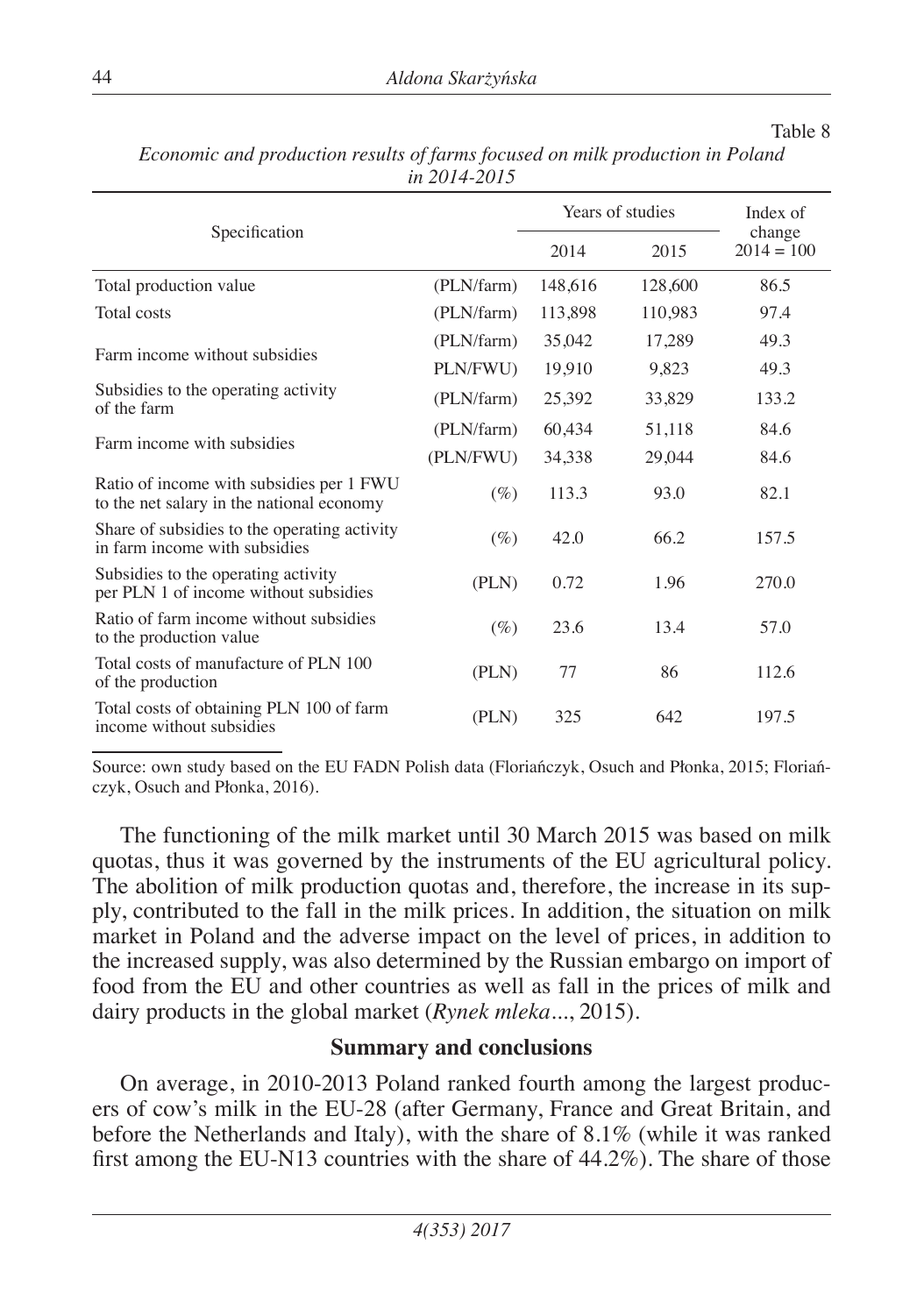six countries in the EU milk production amounted to almost 70%. However, the dairy farms in those countries differed significantly in terms of the production potential:

- The largest labour resources were characteristic of the British farms  $(2.61 \text{ AWU})$ , and the smallest – the Dutch farms  $(1.73 \text{ AWU})$ ; the diversification was 1.5-fold.
- The largest land resources (105.91 ha) were held by the British farms and the smallest – by the Polish farms (20.95 ha), the diversification was 5.1-fold. In addition, the farms used rented land to a varying extent. Their smallest share in utilised agricultural area in total was recorded by the Polish farms (25.9%), and the largest – by the French farms  $(90.0\%)$ .
- The highest value of total assets was characteristic of the Dutch farms and the lowest – of the Polish farms, the diversification was 14-fold. The share of fixed assets in total assets was the smallest on the Italian farms (67.0%), and the largest – on the Dutch farms  $(91.0\%)$ .

The intensity of livestock production organisation, specified by the number of dairy cows per 100 ha of UAA was the biggest in the Netherlands and Italy (166.5-167.8 LU), slightly smaller in Great Britain (115.2 LU), and relatively the lowest in Germany, Poland and France ( 60.6-77.4 LU). In terms of the production efficiency, the Italian farms are definitely outstanding, while the second position was usually occupied by the Polish farms. This is evidenced by:

- High profitability of production on the Italian farms  $32.6\%$ , and on the Polish farms  $-25.6\%$ . When compared to other countries, the advantage was several times higher, the lowest profitability was recorded by the German farms  $(5.5\%)$  and French farms  $(3.1\%)$ .
- Relatively low costs of manufacturing EUR 100 of production on the Italian farms EUR 67, and on the Polish farms – EUR 75. In other countries, those costs were within the range of EUR 86-97.
- Low costs of obtaining EUR 100 income without subsidies on the Italian farms EUR 206, and in the Polish farms – EUR 291. When compared to the farms from the Netherlands (EUR 720) and Great Britain (EUR 848), the advantage of the dairy farms from Italy and Poland was several times higher, and with respect to Germany (EUR 1,718) and France  $(3,163)$  – by z dozen or so times higher.
- High productivity of current inputs on the Italian farms 191.3% and on the Polish farms – 179.2%. In other countries, it was within the range of 177.6-143.5% (respectively, in the Netherlands and Great Britain).
- Productivity of fixed capital input it was the highest on the Italian farms – per PLN 1 of depreciation there were PLN 12.5 of revenues, the second place was occupied by the dairy farms from Great Britain – PLN 10.5. On the farms from other countries, the productivity ranged from PLN 7.3 to PLN 5.1 (on the Polish farms – PLN 6.4).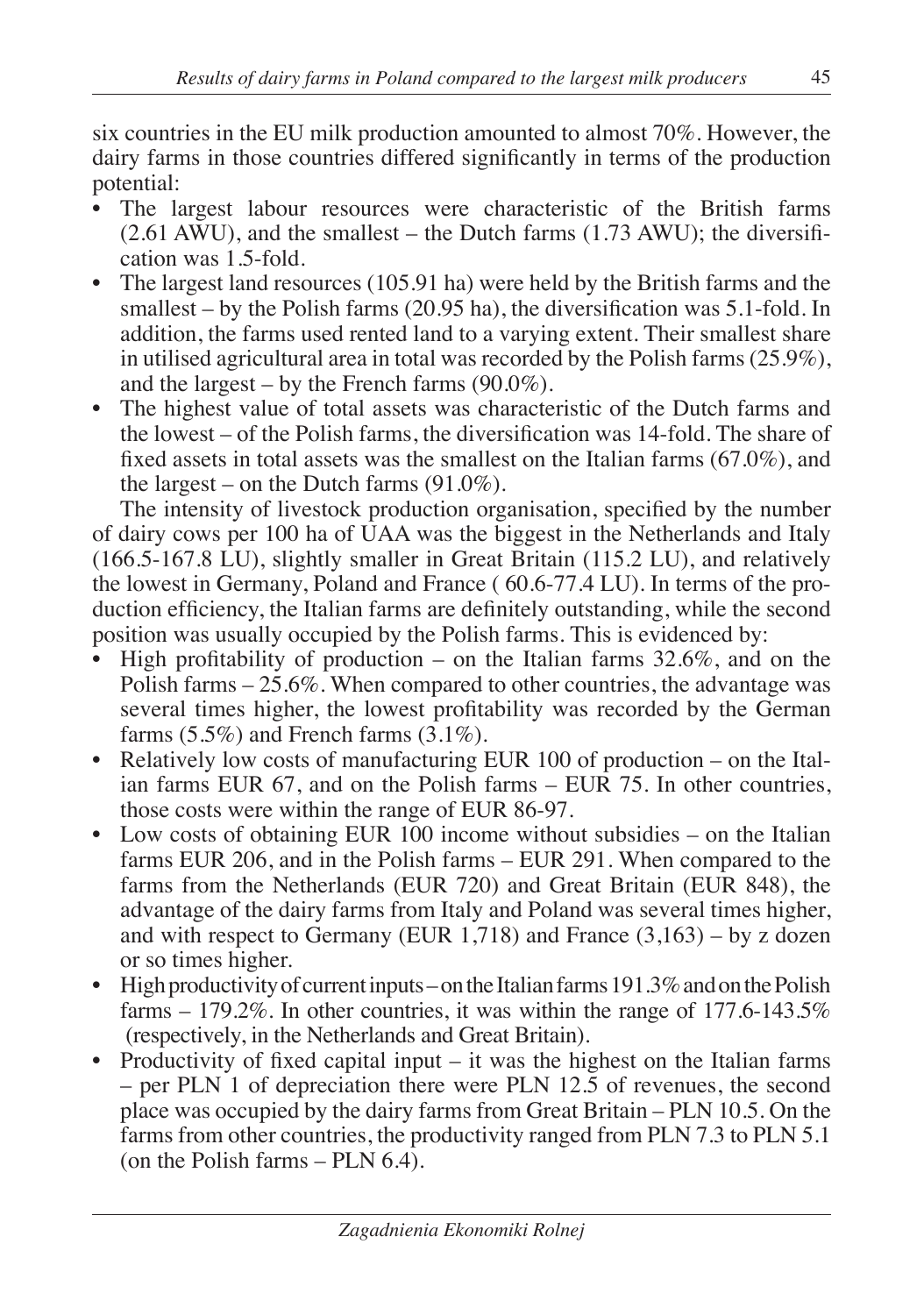The higher production efficiency on the Italian and Polish farms was largely determined by their low debt level and thus lower burden of costs. In the case of the Italian farms, liabilities financed 1.1% of the value of their assets, and on the Polish farms – 5.7%, while as much as 42.7% on the French farms. This means that the French farms had the high financial risk related to pursuing production activity.

The Polish FADN data for 2014-2015 indicates the deterioration of the income situation of the dairy farms in 2015, i.e. after the abolition of milk quotas. Farm income without subsidies decreased by  $50.7\%$ , and with subsidies – by 15.4%. Due to lower revenues (e.g., due to the fall in the milk price) the economic efficiency of production also deteriorated. In 2014, the farms keeping 16 cows with milk yield of about 5,300 kg and supported by subsidies, met the requirements of the parity farm, while in 2015 it was not fully possible.

It is estimated that the dairy farms in Poland made use of the opportunities created by the accession to the EU and strengthened their position on the European market. Their economic potential points to their further development. This however, mainly to large, prosperous entities whose income is independent from small fluctuations in milk prices. Investments made in recent years and technical and biological progress in the milk production have contributed to the growth production scale, and also to improved competitiveness on the European market.

The Polish dairy industry, in relation to all the EU-15 countries and most of the EU-N13 countries, maintains price-cost advantages (has dairy raw material cheaper by 10-15% than on average in the EU-15 and also lower labour costs). However, according to the researchers (Seremak-Bulge and Roman, 2016), in the nearest decade this may be insufficient. Therefore, what is necessary are the actions leading to the consolidation of processing, cooperation in the field of joint sales in foreign markets and strengthening the negotiating position in trade with networks. These actions are important as Poland will produce dairy products exceeding the internal needs and the export will remain the main stimulus for the economic situation on the milk market.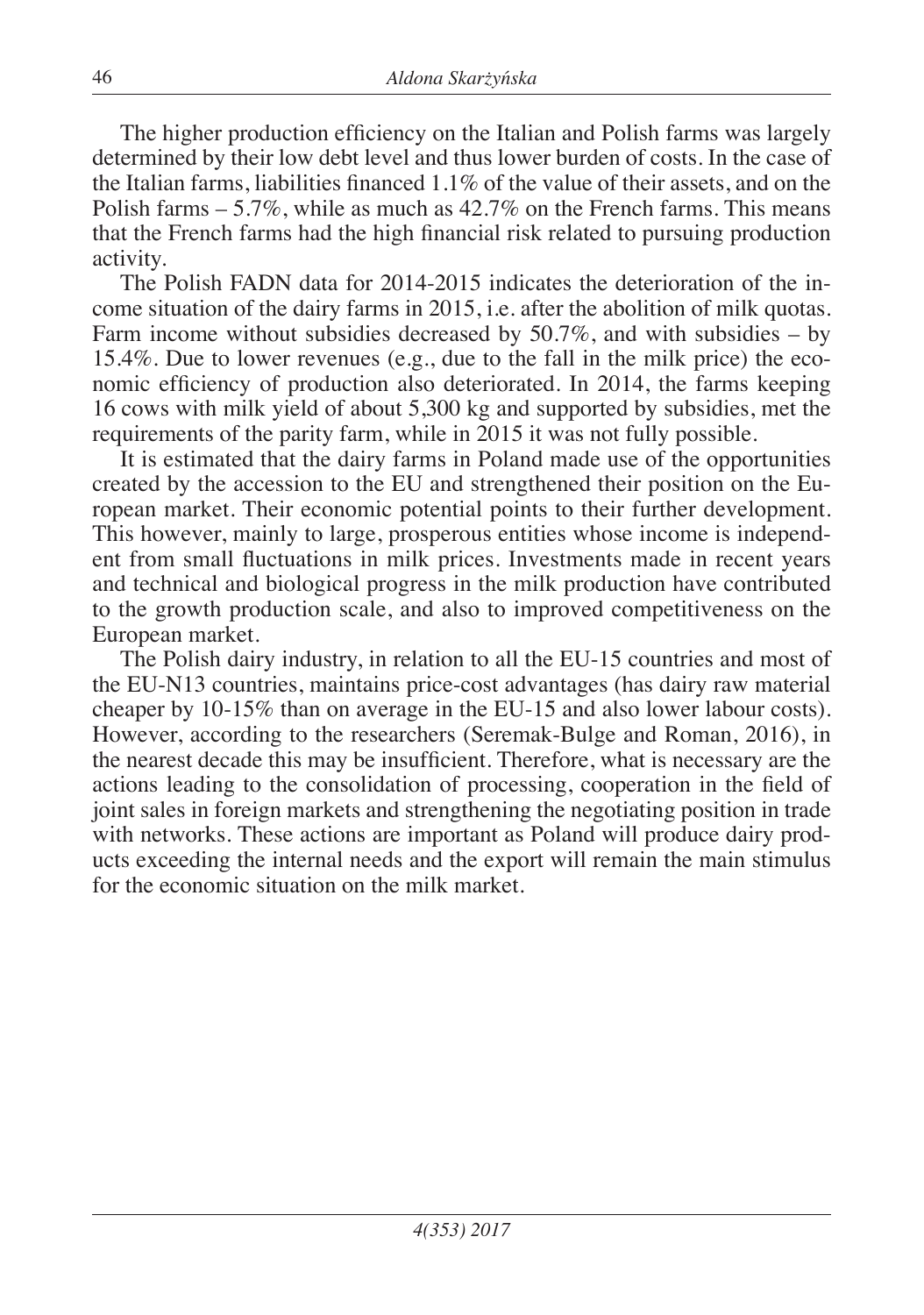#### **References**

- Babuchowska, K., Marks-Bielska, R. (2011). Direct payments in the context of income of Polish farmers. *Annals of Warsaw University of Life Sciences, Problems of Global Agriculture*, vol. 11, b. 1, pp. 7-15.
- Bieniasz, A., Gołaś, Z. (2008). Financial liquidity of farms in the European Union. *J. Agribus. Rural Dev., 3*(9), pp. 41-52.
- Bocian, M., Cholewa, I., Tarasiuk, R. (2015). S*tandard output coefficients "2010" for the purposes of the Community Farm Typology.* Warsaw: IAFE-NRI.
- Coelli, T.J., Prasada Rao, D.S., O'Donnell, Ch.J., Battese, G.E. (2005). *An introduction to efficiency and productivity analysis*. Springer, pp. 88-90.
- Czerwińska-Kayzer, D. (2002). Financing of investments in individual farms using preferential credit. *Annals of Poznań Agricultural University*, CCCXLIII, Ekon. 1, pp. 71-83. According to: Giselbrecht, P. (1991): Handbuch der Betriebsfinanzierung in der Landwirtschaft. Bayerische Raiffeisen Vertriebs- und Verlagsgesellschaft, München.
- Czyżewski A., Kryszak, Ł. (2015). Price relationships in Polish agriculture and profitability of farms and households of farmers. *Annals of Warsaw University of Life Sciences, Problems of Global Agriculture*, vol. 15, b. 3, pp. 17-29.
- Ćwiąkała-Małys, A., Nowak, W. (2001). *Analysis of the financial situation of the enteprise in the market economy*. Wrocław: Publishing House of the University of Wrocław.
- Economic and agricultural encyclopaedia (1984). Warsaw: PWRiL.
- European Commission (2015). EU Agricultural Outlook. Prospects for agricultural markets and income 2015-2025. *Report Agriculture and Rural Development*.
- European Commission (2016). *EU Dairy farms report based on 2013 FADN data*. Brussels.
- European Commission (2017). *EU Milk Market Observatory*. Retrieved from: https://ec.europa.eu/agriculture/ market-observatory/milk\_en (access date: 06.04.2017).
- *Farm Accountancy Data Network* (2017). Retrieved from: http://ec.europa.eu/agriculture/ rica (access date: 10.04.2017).
- Floriańczyk, Z., Mańko, S., Osuch, D., Płonka, R. (2014). *Standard results 2013 obtained by farms taking part in the Polish FADN*. Part I. Standard results. Warsaw: IAFE-NRI
- Floriańczyk, Z., Osuch, D., Płonka, R. (2015). *Standard results 2014 obtained by farms taking part in the Polish FADN.* Part I. Standard results. Warsaw: IAFE-NRI
- Floriańczyk, Z., Osuch, D., Płonka, R. (2016). *Standard results 2013 obtained by farms taking part in the Polish FADN. Part I*. Standard results. Warsaw: IAFE-NRI
- Goraj, L., Kulawik, J. (1995). *Financial analysis of farms keeping agricultural accounts*. Warsaw: IAFE-NRI.
- Goraj, L., Mańko, S. (2004). Systems for monitoring the economic and production situation of farms. In: *Agricultural Accounting*. Warsaw: Difin.
- GUS (2016). *Prices in the national economy in 2015.* Warsaw.
- GUS (2016). *Statistical Yearbook of Agriculture 2016*. Warsaw.
- Józwiak, W. (2003). *Comparative advantages of Polish farms*. Warsaw: IAFE-NRI.
- Kosieradzka, A. (2012). *Productivity management in the enterprise*. Warsaw: Published by C.H. Beck.
- Kulawik, J. (1995). *Sources of capital in agriculture*. Warsaw: IAFE-NRI.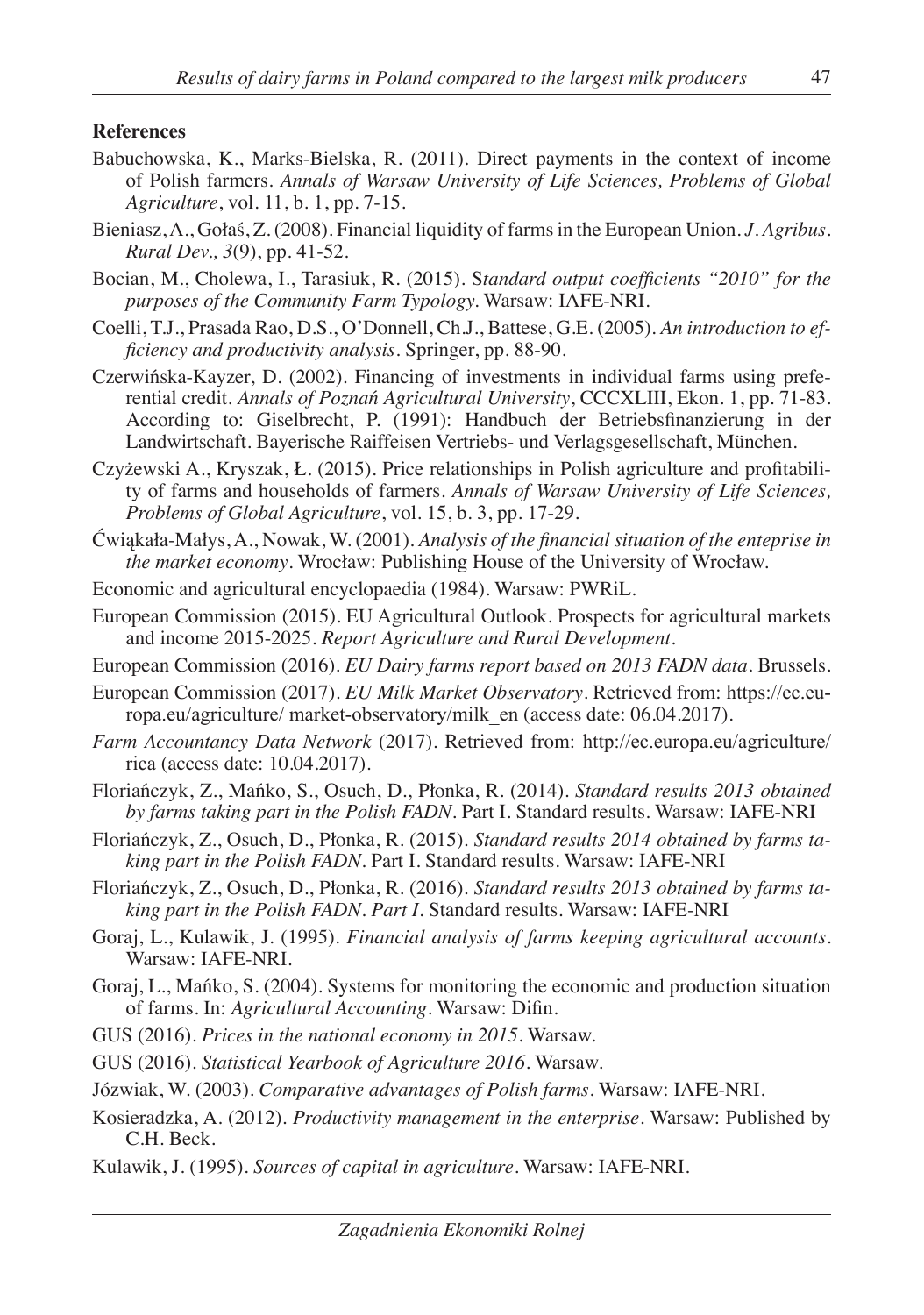Lis, S. (ed.). (1999). *Handbook of productivity*. Warsaw: Publishing Agency PLACET.

- Mańko, S. (2015). *Economic analysis in the individual farm*. Minikowo: Kujawsko-Pomorski Agricultural Advisory Centre.
- Morse, P.W. (1994). Productivity Measurement in Canada. Europe Productivity Ideas special issue *Productivity Measurement Today*, nr 1, pp. 16-19.
- Nowak, E. (2008). *Analysis of financial statements*. Warsaw: PWE
- Poczta, W., Średzińska, J., Mrówczyńska-Kamińska, A. (2009). Determinants of income of farms in the European Union by farming types. *Annals of Warsaw University of Life Sciences, Economics and Organisation of Food Economy*, no. 76, pp. 17-30.
- Poczta, W., Średzińska, J., Pawlak, K. (2008). Financial situation of farms in the EU countries classified according to their production and economic results. *Annals of Warsaw University of Life Sciences, Problems of Global Agriculture, vol.* 4 (19<sup>th</sup>), Warsaw: Published by Warsaw University of Life Sciences, pp. 379-387.
- *Milk Market. Status and prospects* (2015). Market Analyses, no. 49. Warsaw: IAFE-NRI, AMA, MARD.
- Seremak-Bulge, J., Roman, M. (2016). Situation in the global milk market and its impact on the Polish market and its development opportunities. In: S. Stańko (ed.), *Situation in the global meat and dairy products markets and its impact on the domestic market and its development opportunities*. Monographs of the Multi-Annual Programme 2015-2019, no. 31. Warsaw: IAFE-NRI
- Von Keyserlingk, M.A.G., Rushen, J, de Passille, A.M., Weary, D.M. (2009). Invited review: The welfare of dairy cattle – key concepts and the role of science. *Journal of Dairy Science*, 92, pp. 4101-4111.
- Woś, A. (ed.). (1996). *Agribusiness*. Vol. 2. Microeconomics. Warsaw: Published by Key Text.
- Zegar, J.S. (2001). *Conditions and determinants of the policy of shaping agricultural income*. Warsaw: IAFE-NRI.
- Zieliński, M. (2009). Farms of persons deriving income from more than one source. In: W. Józwiak (ed.), *Economic situation, efficiency of the functioning and competitiveness of Polish farms of natural persons*. Monographs of the Multi-Annual Programme 2005- -2009, no. 132. Warsaw: IAFE-NRI
- Ziętara, W. (1998). *Economics and organisation of the agricultural enterprise*. Warsaw: FAPA.